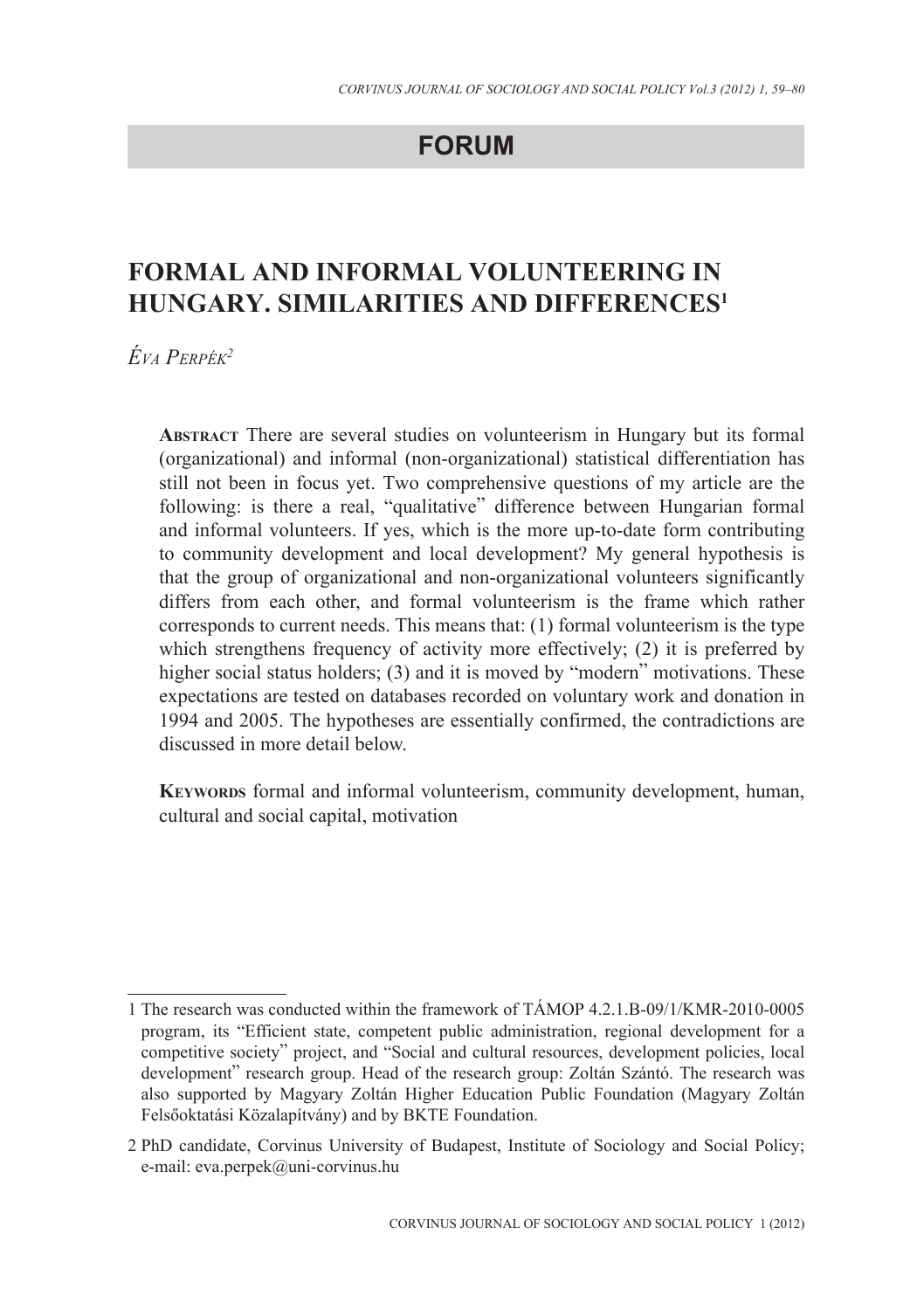#### **INTRODUCTION**

The paper focuses on formal (organizational) and informal (nonorganizational) voluntary work from a comparative aspect. Relevance of the topic comes from the evidence that the year of 2011 has been proclaimed as the European Year of Volunteering by the European Commission and the Council. The timing is not accidental. Ten years have past after the United Nations announced the International Year of Volunteers in 2001<sup>3</sup>. More evidence to highlight the importance of the present research is that in Hungary there is a scarcity of representative statistical analysis documented on formal and informal voluntary work.

### **EXPLANATIONS OF VOLUNTEERING: PREVIOUS RESEARCH OUTCOMES IN A NUTSHELL**

The key explanatory variables of my research on formal and informal voluntarism are human, cultural, social capital; traditional (old or rather altruistic) and new (modern or rather instrumental) motivation. Within this present research, voluntary work is defined as non-paid voluntary activity doing for or in favor of non-family members or social groups, while intending to strengthen a community (Czike - Kuti 2006:13). This description first calls our attention to the fact that voluntary activity – no matter formal or informal – as a way of individual community participation per definitionem, contributes to meso level community development. Secondly, contradicting many definitions emphasizing organizational outlines, this one widens the frames with extra-organizational helping. Moreover, sharing Wilson and Musick's (1997:694) opinion, volunteer work is a productive and collective work that requires human, cultural and social capital at the micro level. The majority of international research studies focus on formal voluntarism, therefore most findings below refer to organizational helping.

<sup>3</sup> *http://ec.europa.eu/citizenship/news/news820\_en.htm, http:/www.eyv2011.eu, http://europa.eu/volunteering/en/home2*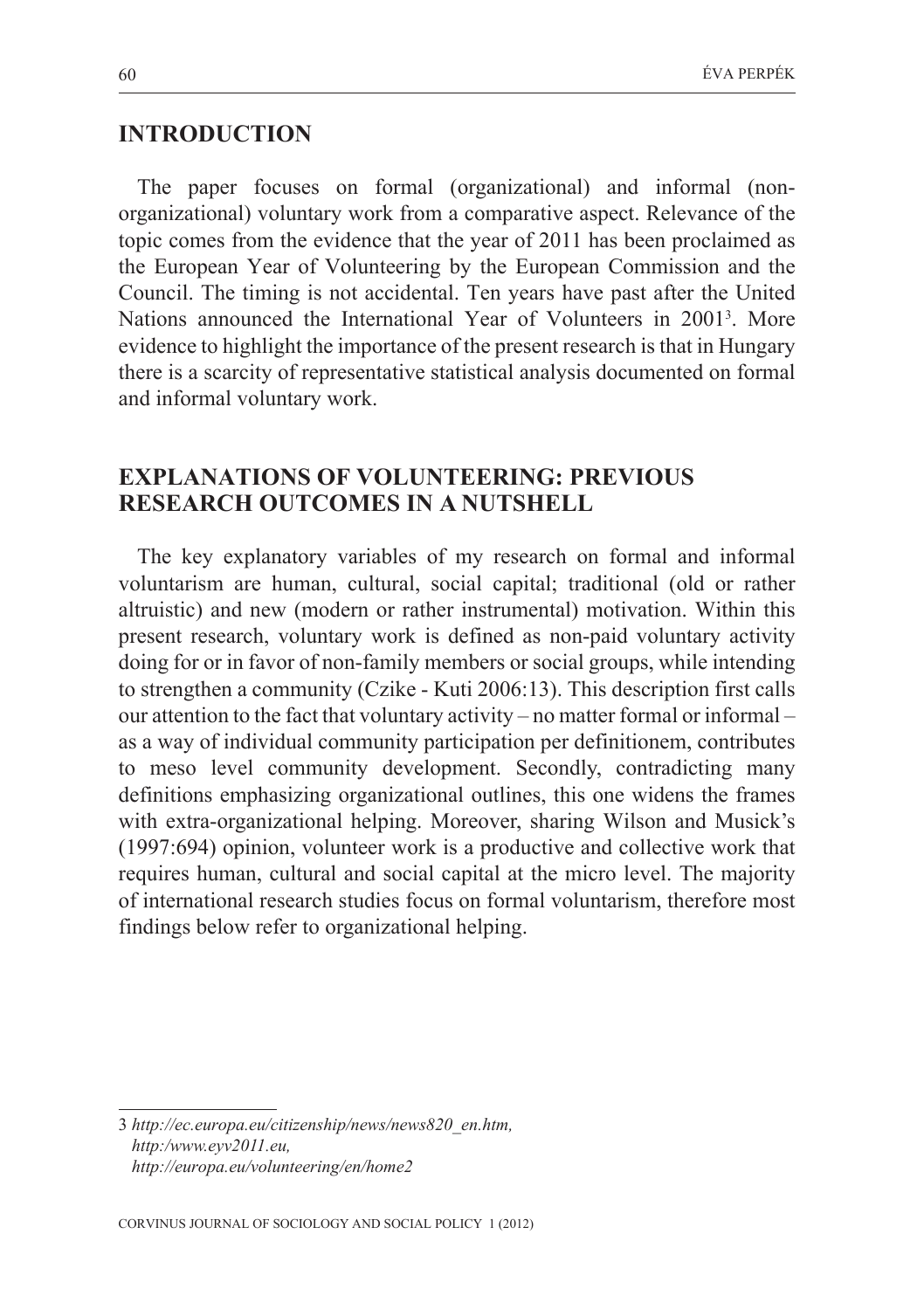## **HUMAN CAPITAL**

Education is commonly applied to measure human capital. The positive impact of education on voluntary participation has been confirmed in many previous studies (Smith 1994:248). The evidences provided by a study coming from the US National Longitudinal Survey of Youth (Caputo 2009) highlight that the probability of activist and non-activist (mixed) voluntarism increases alongside educational level. Multinominal logistic regression is chosen to examine determinants of civic engagement activities. Wilson and Musick (1997) conducted research based on two-wave (1986 and 1989) data of Americans' Changing Lives panel. They also confirm that education has a positive effect on helping others.

At the same time Smith (2006) revealed a very weak correlation between education and volunteerism in the 2002 and 2004 data of the American General Social Survey. Similarly, results of Van Ingen and Dekker (2011) indicate almost disappearing differences between voluntary participation of lower and higher educated people in the Netherlands.

It is generally accepted that volunteerism is more common among the economically active citizens. This fact is confirmed by the Eurobarometre (2010): based on a frequency table- three-fourth of helpers are employed. Nearly half of them are in the public sector and more than one-third are in business or private sector. Approximately, every fifth volunteer belongs to homemakers or unemployed. A recent study underlines that voluntary work became more widespread among the economically inactive inhabitants (pensioners or homemakers) in the Netherlands (Van Ingen - Dekker 2011) from 1997 to 2005. Similarly, an American longitudinal data analysis (1978- 1991) on young women's cohorts underlines that "…*homemakers are more likely to volunteer than are full-time workers, followed by part-time workers."* (Rotolo - Wilson 2007:487). Within the present research, education and economic activity are also used as human capital indicators.

A positive relationship has been found by numerous researchers between income and helping others (Clary - Snyder 1991; Hayghe 1991; Hodgkinson - Weitzman 1992; Pearce 1993; Smith 1994). Poor people are three times less likely to be asked to volunteer than wealthy people (Hodgkinson 1995; Wilson - Musick 1997). Reverse impact was also measured: based on a Canadian study, volunteers earn 7% more than those who have never participated in such activity (Day - Devlin 1998). Smith (2006) found only a weak correlation between income and volunteerism. Education and income as indicators of human capital feature the so called dominant status of an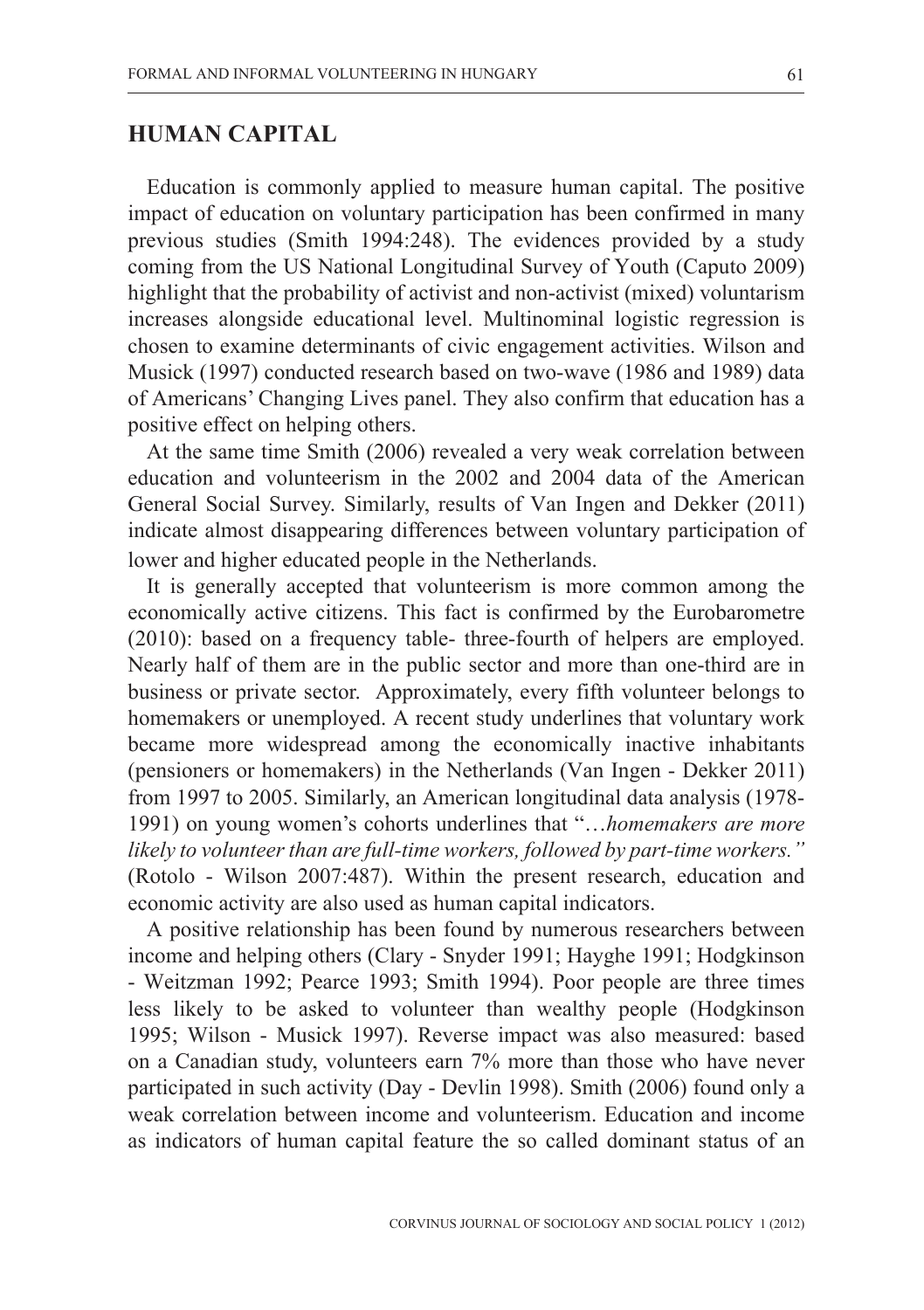individual, which empowers stakeholders for volunteer work (Smith 1994; Wilson - Musick 1997). In 2004 a Hungarian questionnaire did not contain any data on personal or family income, thus instead of this, an occupational group was used as the third human capital indicator.

#### **CULTURAL CAPITAL**

In "volunteer" studies religiosity is the most frequently mentioned indicator of cultural capital. Taniguchi (2010) found out that religiosity was one of the most significant variables influencing voluntarism in the Japanese General Social Survey (2002). Various dimensions of religiosity are connoted with volunteering (e.g. individual belief, prayer, affiliation, church attendance). The impact of church attendance on volunteering increased by time (1975- 2005) in the Netherlands, *"...churchgoers increase their volunteering for religious organizations on average."* (Van Ingen - Dekker 2011:682). Wilson and Musick's (1997) regression and correlation results revealed a significant relationship between church attendance, and both formal and informal voluntarism. According to the research findings of the US National Longitudinal Survey of Youth (Caputo 2009) there is a significant relationship between religious participation and activist, non-activist (mixed), and exclusive voluntarism. Wilson and Musick (1997) indicate that prayer as a private form of religious practice has a negative effect on informal voluntary activity. In some concepts of helping, religious participation represents not cultural rather social capital (e.g. Paik - Navarre-Jackson 2011). Regarding religious values, Jendrisak et al. (2006) observed that kidney and liver segment living donors do not own traditional religious values. Religious belief and theological thoughts seem not to be the best predictors for the quantity of voluntary work (Cnaan et al. 1993). Nonetheless, religious behavior is considered to be a better predictor for volunteering (Wilson - Musick 1997), but there are no data on public religiosity in available Hungarian data sets. Therefore, subjective religiosity is used as a cultural capital indicator within this study.

Ruiter and De Graaf's (2006) comparative research in 53 countries monitored both individual religiosity, national religious context and their interaction on volunteering. By their findings regular churchgoers do voluntary work more frequently. If only devout countries are observed, church attendance is hardly a relevant factor for volunteering, and there is only a little difference between religious and secular people. They reported a spillover effect of religious voluntarism, *"…implying that religious citizens also volunteer more for secular organizations. This spillover effect is stronger for Catholics than*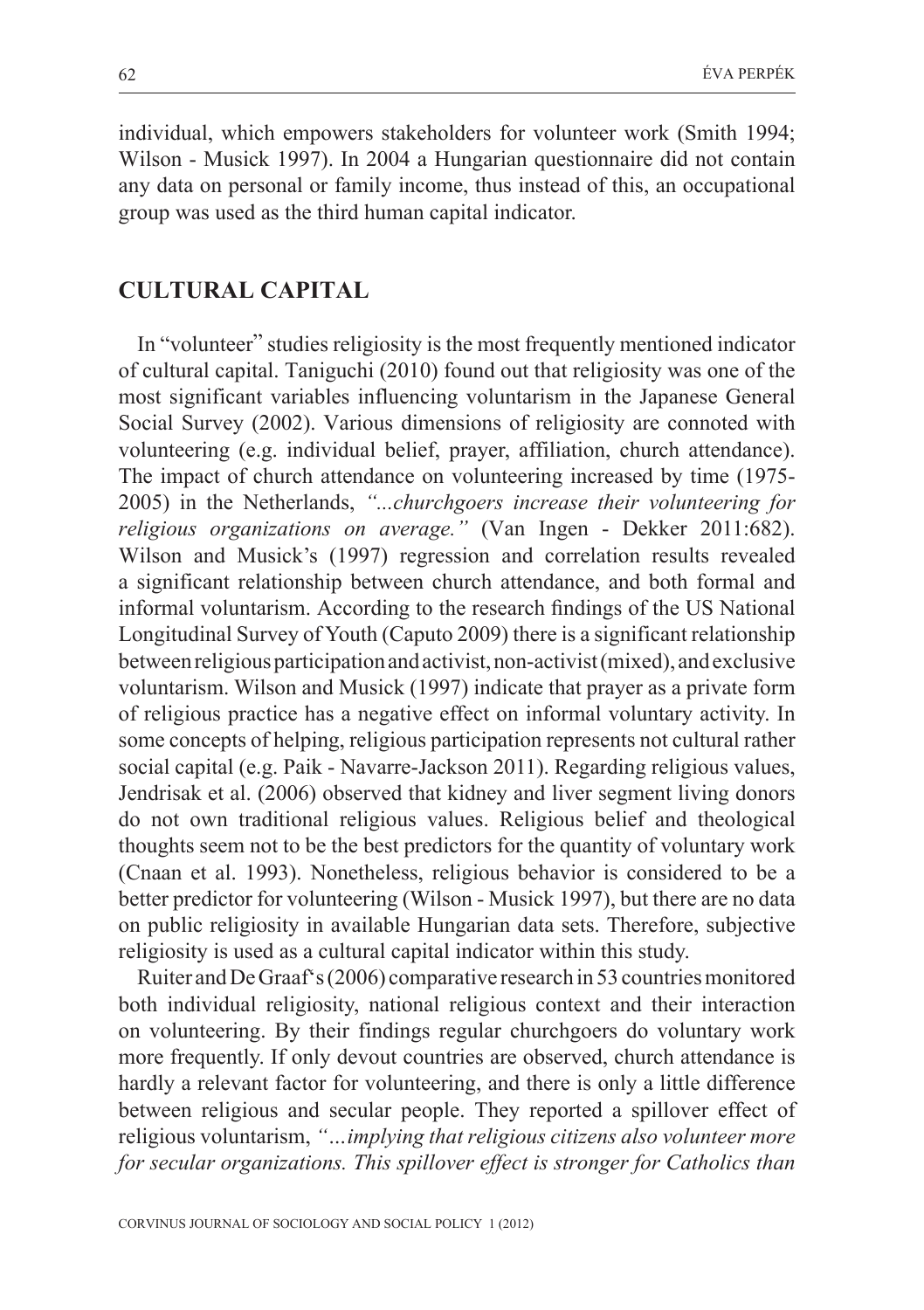*for Protestants, non-Christians and nonreligious individuals."* (Ruiter - De Graaf 2006:191).

Parental patterns as a possible way of incorporated or embodied social capital [Bourdieu 2006 (1983)] may also contribute to volunteering. Fitzsimmons (1986) concludes that parents affect their children's future voluntary activity differently. Whilst the father's involvement has a positive impact, mother's participation has a negative effect on it. The analysis was conducted by multiple regression (N=424 baccalaureate graduates). Outcomes of Caputo (2009) expose that parental religious affiliation, fundamentalism and socialization influence American exclusive voluntarism. Besides, parental voluntarism and socialization have an impact on mixed (activist and non-activist) voluntary activities, and parental devotion affects activist voluntarism. In my research, family tradition is used as one item of the traditional motivation for volunteerism.

Wilson and Musick (1997) apply the variable 'how much the respondent values helping others' to measure one aspect of social capital. Their results delineate that this value-oriented item has a positive effect on both formal and informal voluntary activity. In Hungarian database a similar question is recorded, and included in analysis: it is a moral obligation to help people in need (1993) or poor people (2004).

#### **SOCIAL CAPITAL**

Among others, Taniguchi (2010) underlines that social capital variables are stronger predictors of how much work is done than demographic or socioeconomic ones (Japanese General Social Survey 2002). One of the influential variables, having a positive effect on voluntarism is the frequent face-to-face contact with friends; especially people, in contact with foreigners, volunteer more than those who do not exercise such activities. Likewise, Wilson and Musick (1997) also found that informal social interaction has a positive effect on both formal volunteering and informal helping. On the basis of the 'contact frequency' hypothesis (McPherson et al. 1992) people who interact more with friends and acquaintances, are more likely to become volunteers.

The number of children in the household is used as a familial social capital indicator in Coleman's (1998) well-known study on role of social capital in the creation of human capital. Smith (1994) found a positive relationship between the presence of children and volunteering. Wilson and Musick (1997) indicate that the number of children determines the formal type of voluntarism. Rotolo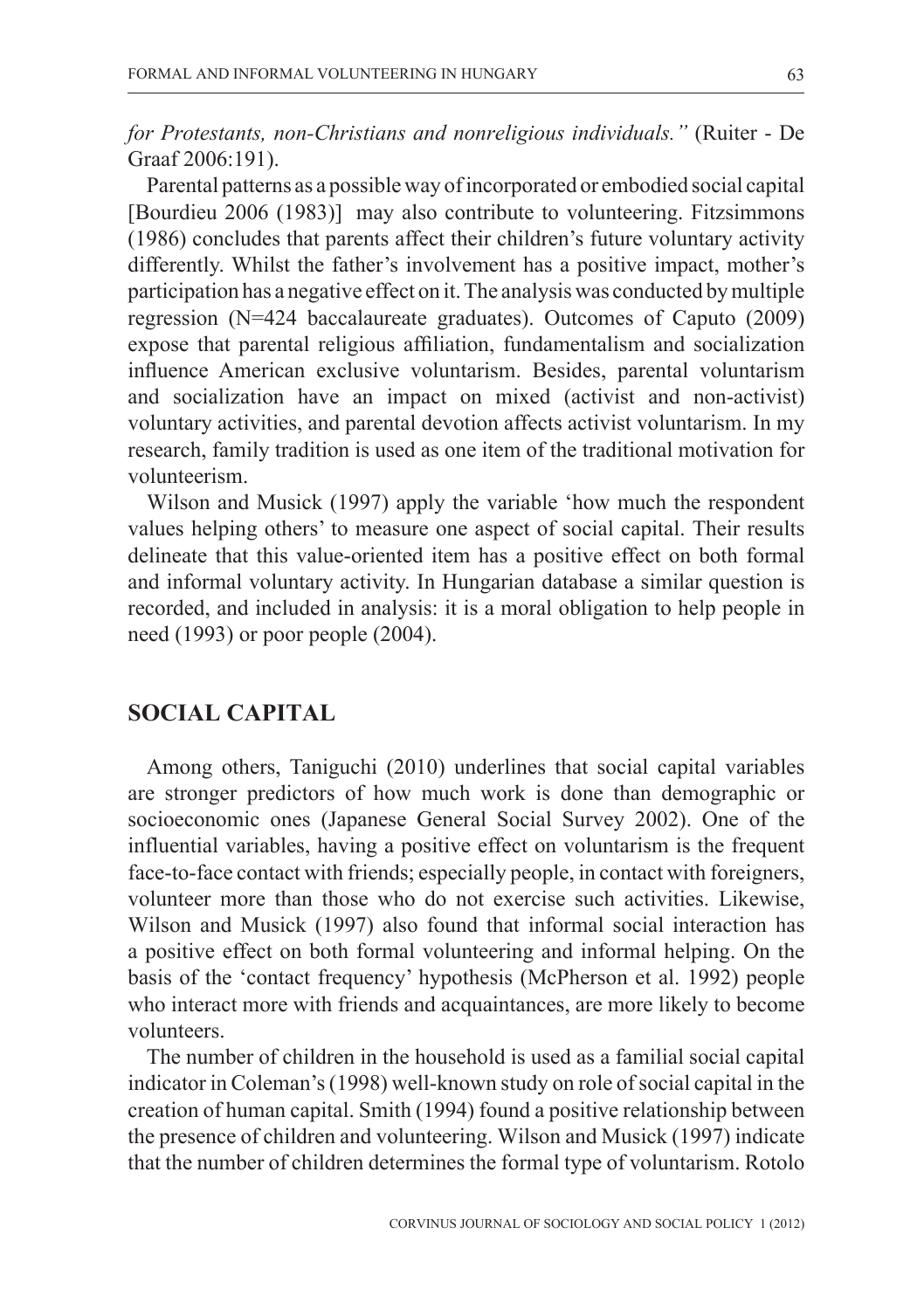and Wilson states the following: *"Mothers of school-age children are the most likely to volunteer, followed by childless women and mothers of young children. Mothers of school-age children are even more likely to volunteer if they are homemakers, and mothers of pre-school children are even less likely to volunteer if they work full-time."* (Rotolo -Wilson 2007:191; American database on Young Women's Cohort of the National Longitudinal Survey 1978-1991). The presence of children in a household is a key variable in the analysis of the US National Longitudinal Survey of Youth (Caputo 2009) too: this variable affects the likelihood of all types of voluntary activities: exclusive activism, exclusive voluntarism and mixed motivation voluntarism.

In Paik and Navarre-Jackson's model (2011) social and associational ties, religious involvement, and recruitment contacts represent a diversity of social networks (US Giving and Volunteering Survey 1999). In their estimated probit model, recruitment is a significant factor of voluntarism. Recruitment itself is linked with social contact diversity, the number of organizational ties and religious participation. Concerning single variables: "*Religious involvement is associated with higher probabilities of volunteering conditional on being asked, whereas social tie diversity and the number of associational ties increase volunteering among those not asked."* (Paik - Navarre-Jackson 2011:476).

Brown and Ferris (2007) select two measures of social capital – individuals' associational networks and trust in others and in their community – when analyzing the US Social Capital Community Benchmark Survey's data (2000). They highlight that social capital explains the philanthropy of individuals very well. In addition, social capital decreases the direct influence of education (human capital) and religiosity (cultural capital) on giving and volunteering. From the measures listed above, the number of children in the household and organizational membership is included in my analysis.

In Hungary there is a scarcity of casual models on voluntary work. Concerning descriptive statistics, average volunteers – no matter formal or informal – completed secondary education, and work as employed manual workers (human capital). They are privately religious, and agree with the principle that 'it is (a) moral obligation to help people in need' (cultural capital). They live in a childless household, and are not affiliated with any social organization (social capital). However, members of organizations help others more than those not belonging to any social institution. (Czakó et al. 1995; Czike, Kuti 2006).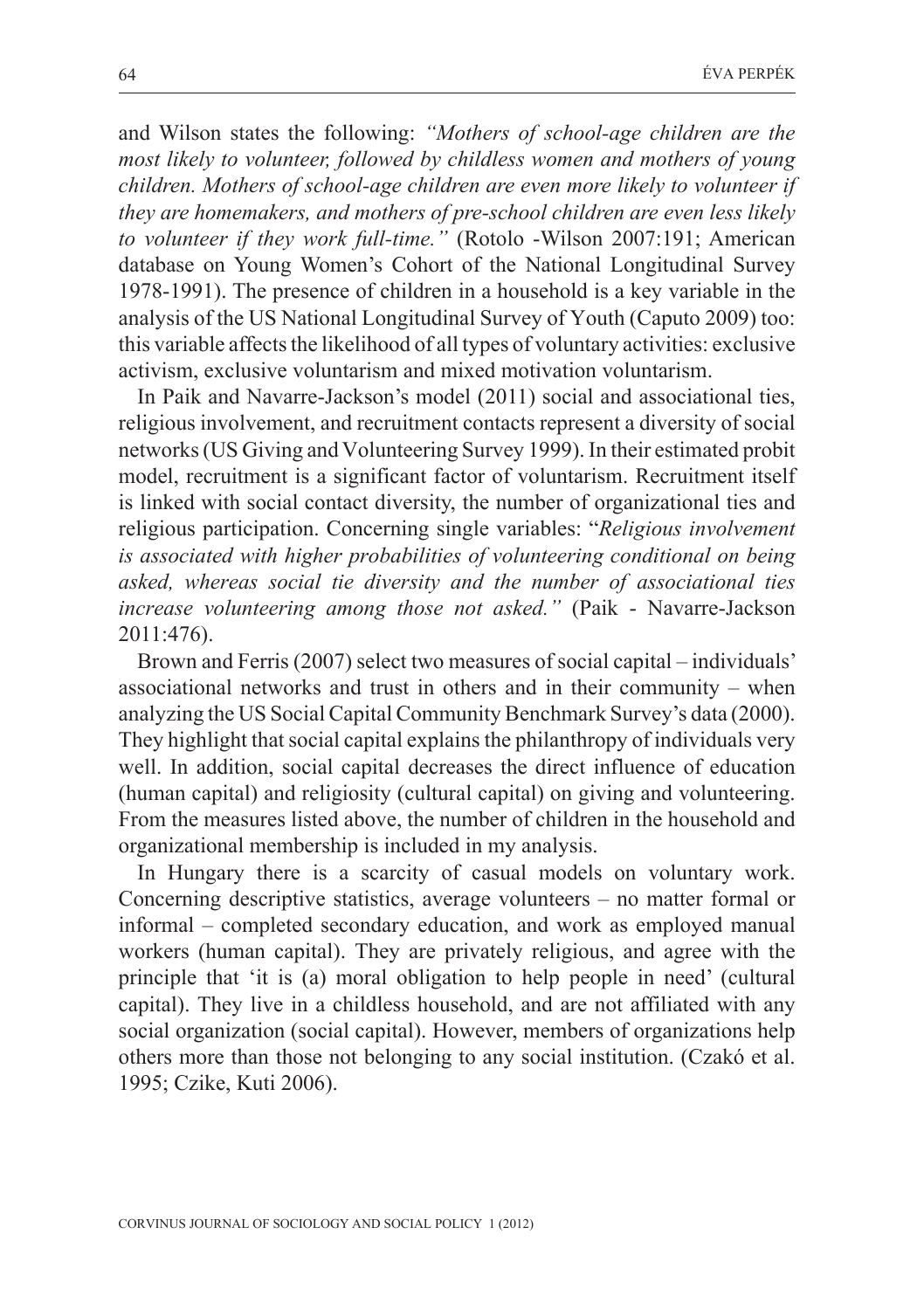#### **VOLUNTEER MOTIVATION**

Main groupings of volunteer motivations include rather altruistic and rather egoistic or instrumental driving forces (Smith 1981; Frisch - Gererd 1981; Gillespie - King 1985), however, primacy of altruism is observed in reality. After creating and testing the Motivation to Volunteer Scale – composed of 28 reasons –, Cnaan and Goldberg-Glen (1991) feature that mixed motivations describe better human service agency volunteers than egoistic or altruistic ones (N=258). Besides Motivation to Volunteer Scale, two more meaningful scales have been introduced: Volunteer Functions Inventory (35 statements, 6 factors) (Clary et al. 1992) and Volunteer Motivation Inventory (40 statements, 8 factors) (McEwin and Jacobsen-D'Arcy 2002). The latter scale was improved and tested on large sample data by Esmond and Dunlop (2004), thus motivation dimensions increased to ten. The most important motivation elements of Australian volunteers would be: values, career development, personal growth, self-esteem and social interaction. The improved Volunteer Motivation Inventory was implemented into Hungarian situation by Bartal and Kmetty (2010) (N=2319). According to previous research outcomes (Czakó et al. 1995; Czike - Kuti 2006), the authors conclude that Hungarian volunteerism is altruistic value-oriented. Moreover, organizational recognition, social interaction and environment factors occur to be influential.

In case of Israeli National Service volunteers, primarily parents and friends affect decision making. This fact indicates the importance of strong and weak ties. The three strongest motivations are: altruism, environmental pressure and idealism (Sherer 2004) (N=40). Turkish community volunteers are also moved by altruism; furthermore, by affiliation and personal improvement (Boz - Palaz 2007) (N=175). An American-Canadian comparative representative research (Hwang et al. 2005) differentiates collective and self-oriented causes. "*Findings show that Americans are more likely than Canadians to mention altruistic rather than personal reasons for joining voluntary organizations, and Canadians are slightly more likely than Americans to emphasize personal reasons for their volunteer work, but this difference is not significant after controls." (*Hwang et al. 2005:387). Hustinx et al. (2010) compares 5794 students in six countries. They argue that while volunteering is a personal decision at the individual level, it is partly influenced by macro-social factors too.

From the motivations cited above, altruistic values (the good feeling of helping others), strong and weak ties, social interaction and community are labeled as old or traditional motivation. In addition, career development and personal growth are implemented as new or modern variables in present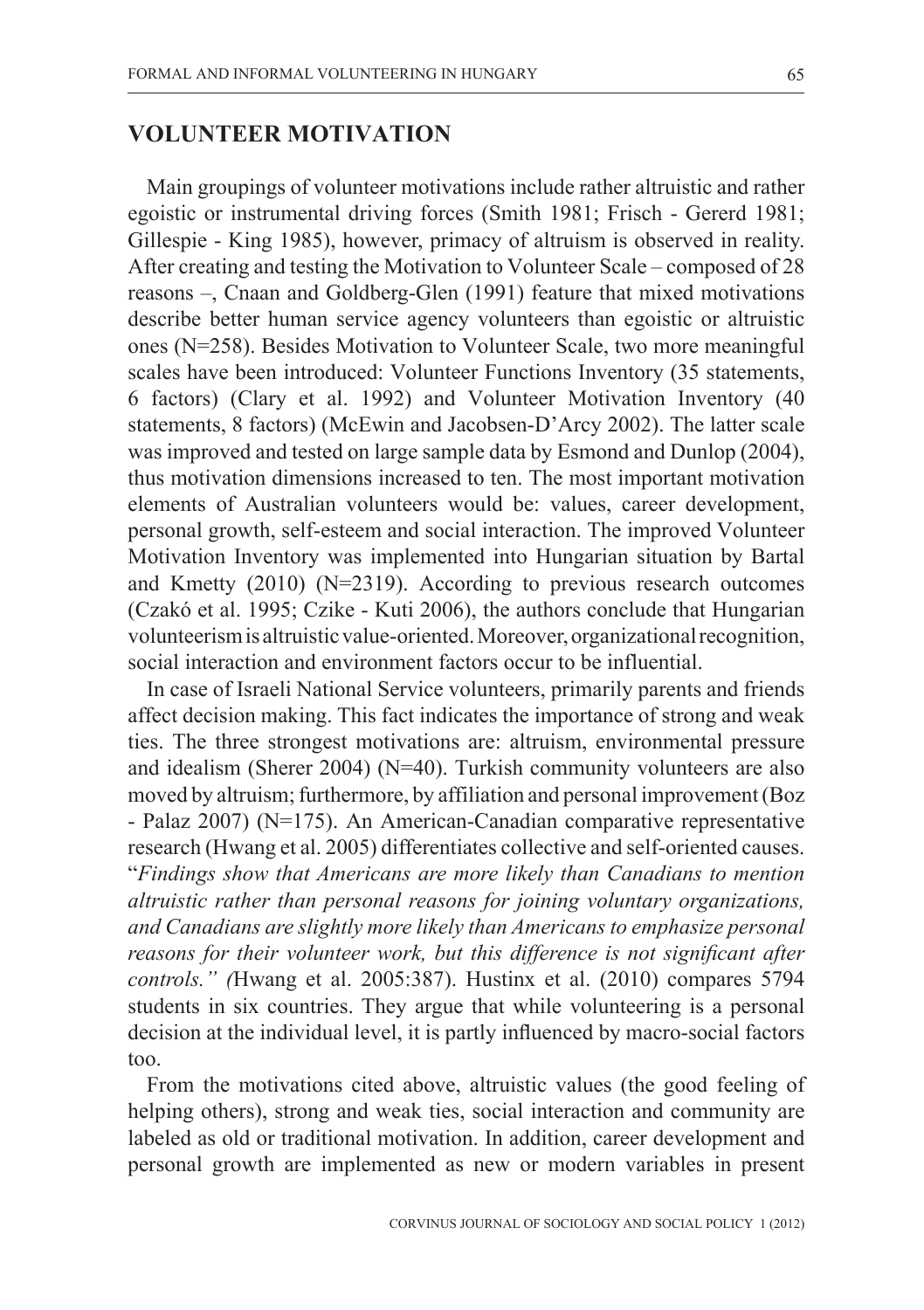research (Czike - Bartal 2005; Czike, Kuti 2006).

#### **RESEARCH QUESTIONS, HYPOTHESES, METHODOLOGY**

First, in order to understand the research questions more deeply, data sources should be outlined. Empirical evidence of the study comes from secondary analysis of two Hungarian representative surveys' data conducted in 1994 and 2005. In 1994 nearly 15 thousand adult respondents were interviewed on individual giving and volunteering. The 2005 data collection referred to a Hungarian population above 14 years. This sample contained nearly 5 thousand people. The base period of the questionnaire was the previous year in both cases: 1993 in the first and 2004 in the second wave.

Some researchers argue that formal and informal volunteering is strongly and positively correlated (Smith 1994; Gallagher 1994; Wilson - Musick 1997). The general question to answer within this paper is whether *qualitative* differences – in activity, composition, motivation – can be observed between Hungarian formal and informal volunteers or not. Using the word "qualitative" is reasonable because the proportion of formal and informal volunteers is more balanced in Northern and Western Europe than in Hungary and Central and Eastern European countries in general. For instance, whilst 10% (900 thousand people) of the population above 14 years were registered as a formal volunteer, the proportion of non-organizational volunteers reached 30% (2.6. million people) in Hungary in 2004 (Czike - Kuti 2006:33- 34.). This means that a *quantitative* inequity already exists between the two groups. The second comprehensive question would be the following: if such qualitative difference exists, which is the more up-to-date form contributing to community development and local development.

The *first* concrete research question would be that, does the way of volunteerism (formal or informal) have an effect on frequency of activity (1.a). If yes, is there any change by time in this regard (1.b)? I expect that form of helping does affect regularity: formal or organizational volunteers work more frequently than informal ones in both period of time  $(H_{1, a})$ . Moreover, I assume that the role of organizations strengthens by time  $(H_1)$ . The dependent variable of this hypothesis is the frequency of helping, independent variable is the formal and informal volunteering dummy. The explanandum is actually measured on an ordinal scale starting with one extraordinary case, and ending with every day basis. Measurement level of this variable originally would not allow using linear regression, but this 7 point scale offers the possibility to "overestimate" it, and handle it as a numeric variable. In order to compensate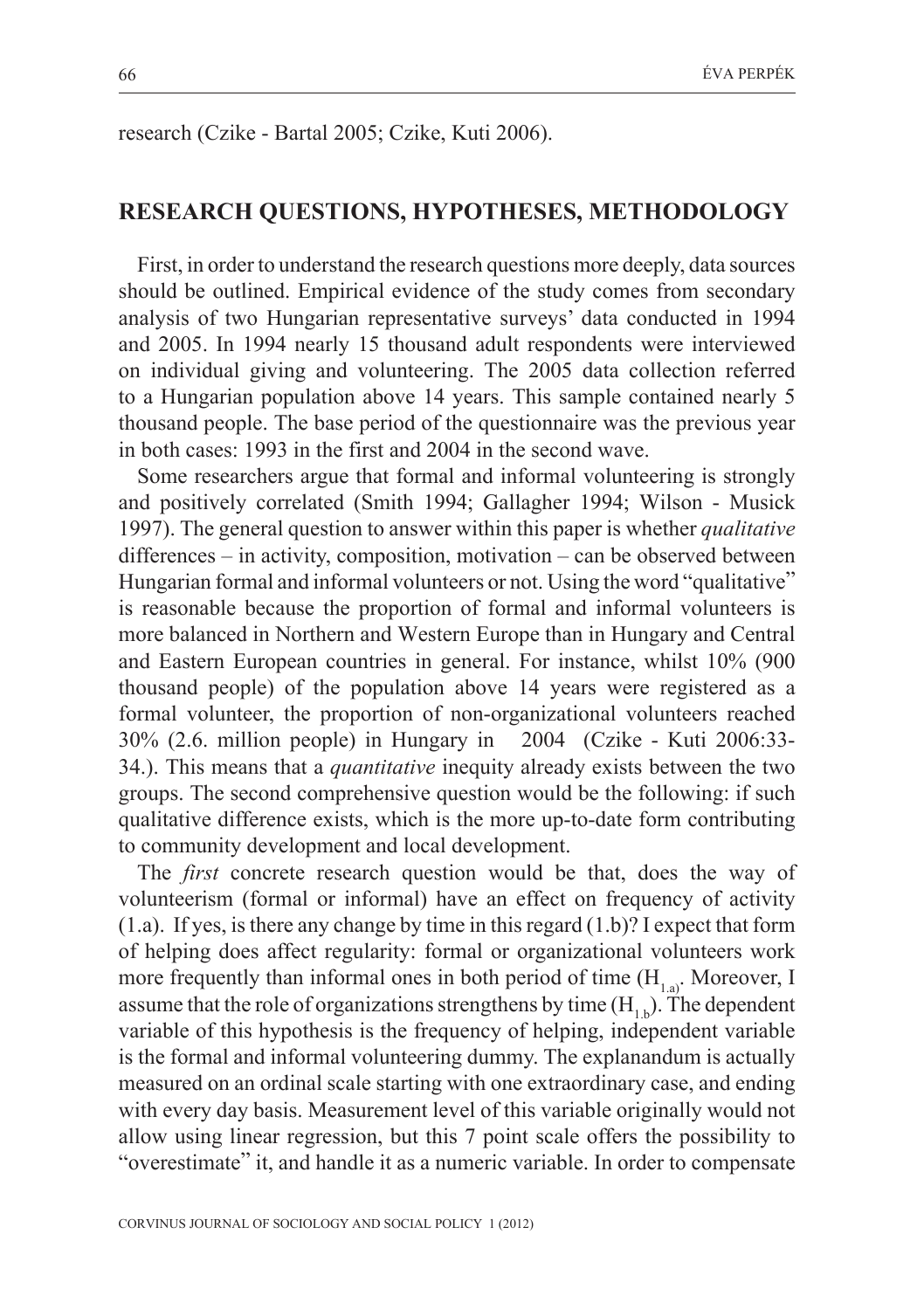this statistically imperfect procedure, I do introduce a dummy variable – where 0 represents 'volunteers rarely', and 1 means 'volunteers frequently' – thus logistic regression is applied as a complementary method. Formal volunteers' stronger activity ( $H<sub>1,a</sub>$ ) requires positive  $b<sub>1</sub>$  coefficient and Exp (b) coefficient above 1 in hypothesis testing either in 1994 or 2004. The increasing role of organizations ( $H_{1,b}$ ) implies higher  $b_1$  and Exp (b) coefficients in 2004.

The *second* research question concerns the respondent's social status and form of volunteering. Namely, which way of voluntary activity is chosen by those with higher social status (2.)? I suppose that high-status people prefer organizational helping  $(H_2)$ . Verification of this hypothesis would mean that formal volunteers are recruited from more prestigious members of the Hungarian society than the informal ones. The dependent variable of the second hypothesis is the formal and informal volunteering dummy.

Higher social status is conceptualized by human, cultural and social capital, each of them measured with a composite index. These independent variables are inspired by Wilson and Musick (1997). According to the Hungarian questionnaires' features, there are three items indicating human capital, and four-four variables referring to cultural and social capital. The second hypothesis is tested by the statistical method of logistic regression. If the hypothesis is verified, Exp (b) coefficients above 1 should be observed in both years.

The *third* research question is related to the motivation of volunteers: are there any differences in the motivations of formal and informal helpers (3.)? I assume that formal volunteers are stimulated by modern or new motivators  $(H, \rho)$ , whereas informal volunteers are moved by traditional impulses  $(H, \rho)$ . Similarly to the second hypothesis, explanandum would be the form of volunteering as a dummy variable. Regarding explanatory variables, the good feeling of helping, family tradition, community, acquaintances, and gratitude specifying old (Czike - Bartal 2005:94-95) or traditional (Czike - Kuti 2006) motivations. Goal achievement, useful leisure activity, experience, selfrecognition, professional improvement, and new workplace are labeled as new or modern impulses (Czike, Kuti 2006). Motivations are measured on a 5 point Likert scale. In view of the fact that traditional and new motivations are not derived from multivariate statistical analysis, confirmatory factor analysis is used to oversee the relevance of these two types. Then the factors are incorporated into the logistic regression as independent variables to explain informal and formal volunteerism. Only the 2004 database is involved in analysis because it contains eighteen statements related to motivation. The 1993 questionnaire includes only nine such questions, but not all of them have their equivalent in 2004.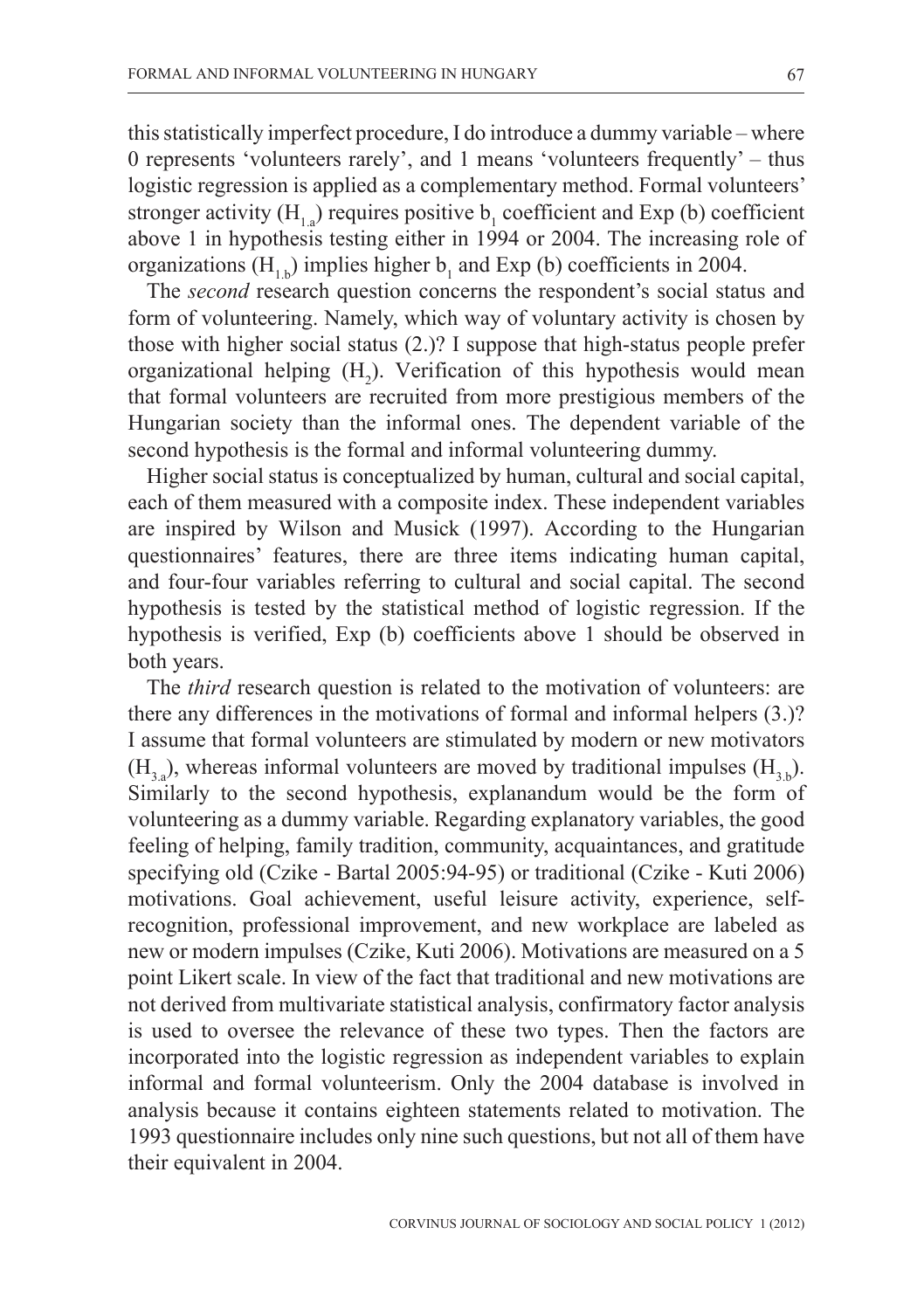If the expectations above are confirmed, we can state that formal volunteering is the more up-to-date form contributing to community development and local development.

#### **MAIN FINDINGS**

## *FIRST HYPOTHESIS ON FREQUENCY OF ACTIVITY AND FORM OF VOLUNTEERING*

The first expectation's zero hypothesis  $(H_0)$  would be the following: formal or informal way of volunteerism has no effect on the frequency of activity. Observed significance level of t-quotient in both linear and logistic regression is under 5%, so that coincidence as an alternative explanation and  $H_0$ , are rejected (*Table 1*). This low significance level attests that relationship between frequency and way of voluntary work is valid to the whole population. The first part of the hypothesis  $(H_1)$  is confirmed either in 1993 or 2004: formal volunteers work more regularly than informal ones. At the same time the difference is not so large: in 1993 the estimated value of the dependent variable is by 10%, in 2004 by 4% higher among formal volunteers in linear regression model. The latter outcomes point out that the second part of the first hypothesis  $(H_1)$  is rejected: intermediary role of organizations does not increase by time<sup>4</sup>. The reason of this phenomenon could be that along with increasing publicity, prestige of volunteering, and strengthening of civil society in Hungary, people do not need organizations as intermediary tools to volunteer. This possible "explanation" is supported by the fact that in 2004 informal volunteers worked more intensively than eleven years before  $(b_0=2.74$  in 1993,  $b_0=3.86$  in 2004). A more persuasive answer requires further statistical analysis.

<sup>4</sup> Standard error of the estimate is low enough (1993: 1.625; 2004: 1.232) that means that accuracy of the estimate is satisfactory, and regression linear fits well. Standard error of regression coefficients is even smaller (1993: 0.035 and 0.054; 2004: 0.033 and 0.063). Adjusted coefficient of determination (adjusted  $R^2$ ) is unfortunately low in both cases (1993: 0.7%, 2004: 0.2%) such as explanatory force of independent variable is quite modest. This shows that informal or formal way of volunteerism by itself is not able to predict frequency of activity. In further analysis other explanatory variables need to be involved.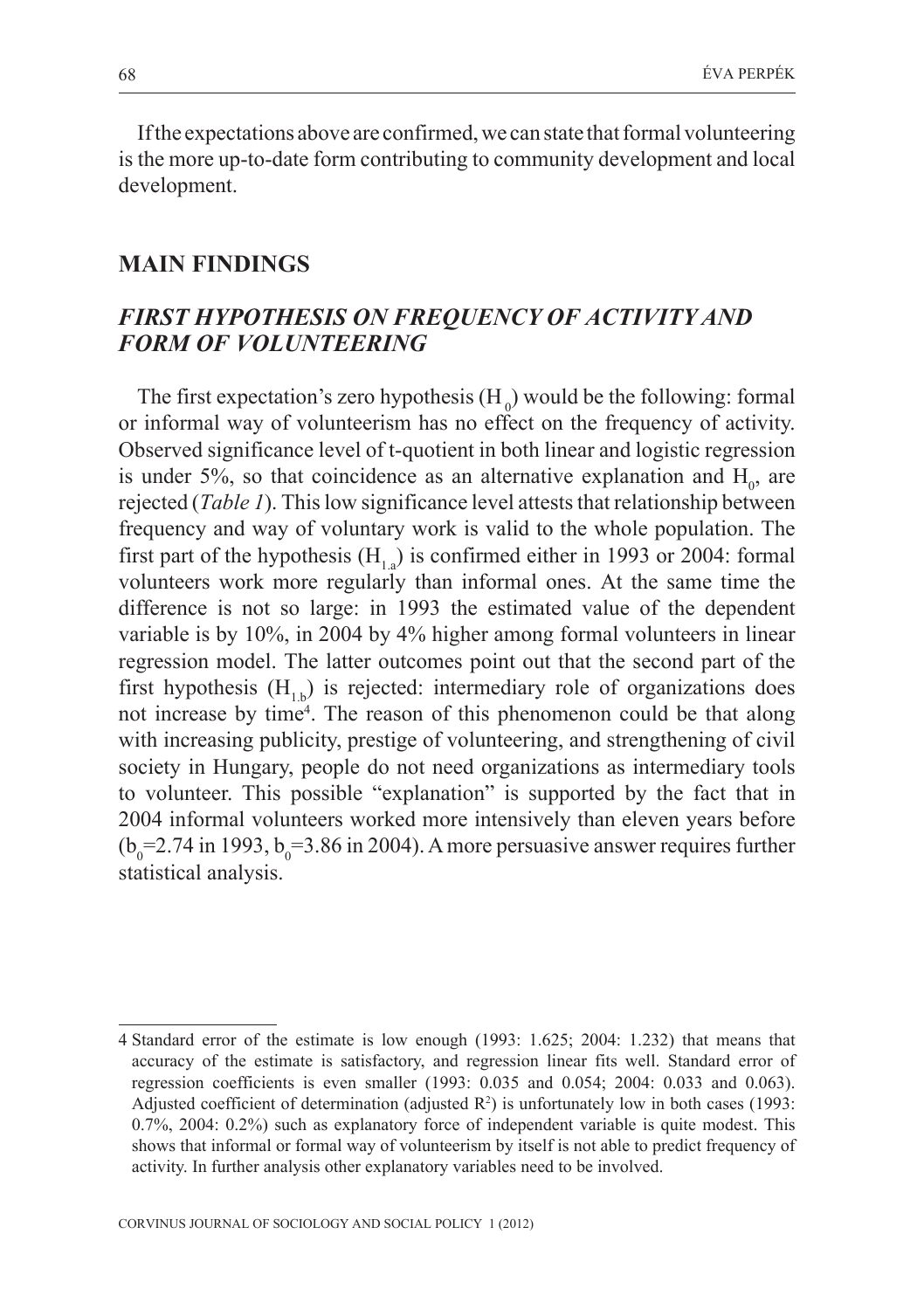|            |                  | Frequency of voluntary work |                                   |
|------------|------------------|-----------------------------|-----------------------------------|
|            |                  | Linear regression 0-7       | Logistic regression 0-1<br>Exp(B) |
| 1993       | $b_{0}$ Informal | $2.74***$                   |                                   |
| $N = 3719$ | b. Formal        | $0.28***$                   | $1.28**$                          |
| 2004       | b. Informal      | $3.86***$                   |                                   |
| $N=1646$   | b. Formal        | $0.14*$                     | $1.36**$                          |

**Table 1** H<sub>1</sub>: Results of linear and logistic regression on frequency and way of *voluntary work in volunteer subsample in 1993 and 2004*

*Source:* Database on donation and voluntary work 1994 (KSH) and 2005 (National Volunteer Centre, Non-profit Research Group Association), own calculation.  $p^*$  < 0.05 <  $p^{**}$  < 0.01  $p^{***}$  < 0.001.

Regarding frequency and form of volunteerism, the logistic regression model provides similar results: the likelihood of regular voluntary work is a bit bigger among formal volunteers than among informal ones either in 1993 or 2004. Thus, the first part of the first hypothesis  $(H_1)$  is verified by logistic regression model too. Since coefficients are not far from 1, meaning no effect, in this case, also, only a weak probability is observed. From another aspect, logistic regression coefficients contradict linear regression model results: the difference between informal and formal volunteers' work intensity slightly strengthens by time. Transferring this into hypothesis testing, H<sub>1</sub>. hypothesis is verified. Due to contradictory findings,  $H_{1a}$  cannot be convincingly confirmed.

## *SECOND HYPOTHESIS ON FORM OF VOLUNTEERING AND HUMAN, CULTURAL, SOCIAL CAPITAL*

In the second hypothesis, capital indices as independent variables are simple sums of item scores. The human capital index (HCI, 0-9) is represented by recoded education  $(0-2)$ , economic activity  $(0-3)$  and occupation  $(0-4)$ . The lowest score (0) goes to those who own basic educational background, are dependants (students, homemakers) and – logically – do not work (*Table 2*). This group represents the reference category in the analysis. Respondents completing higher education, being active workers and independents, get the highest score (9). The index elements are correlated with each other (correlation coefficients range between 0.27-0.69).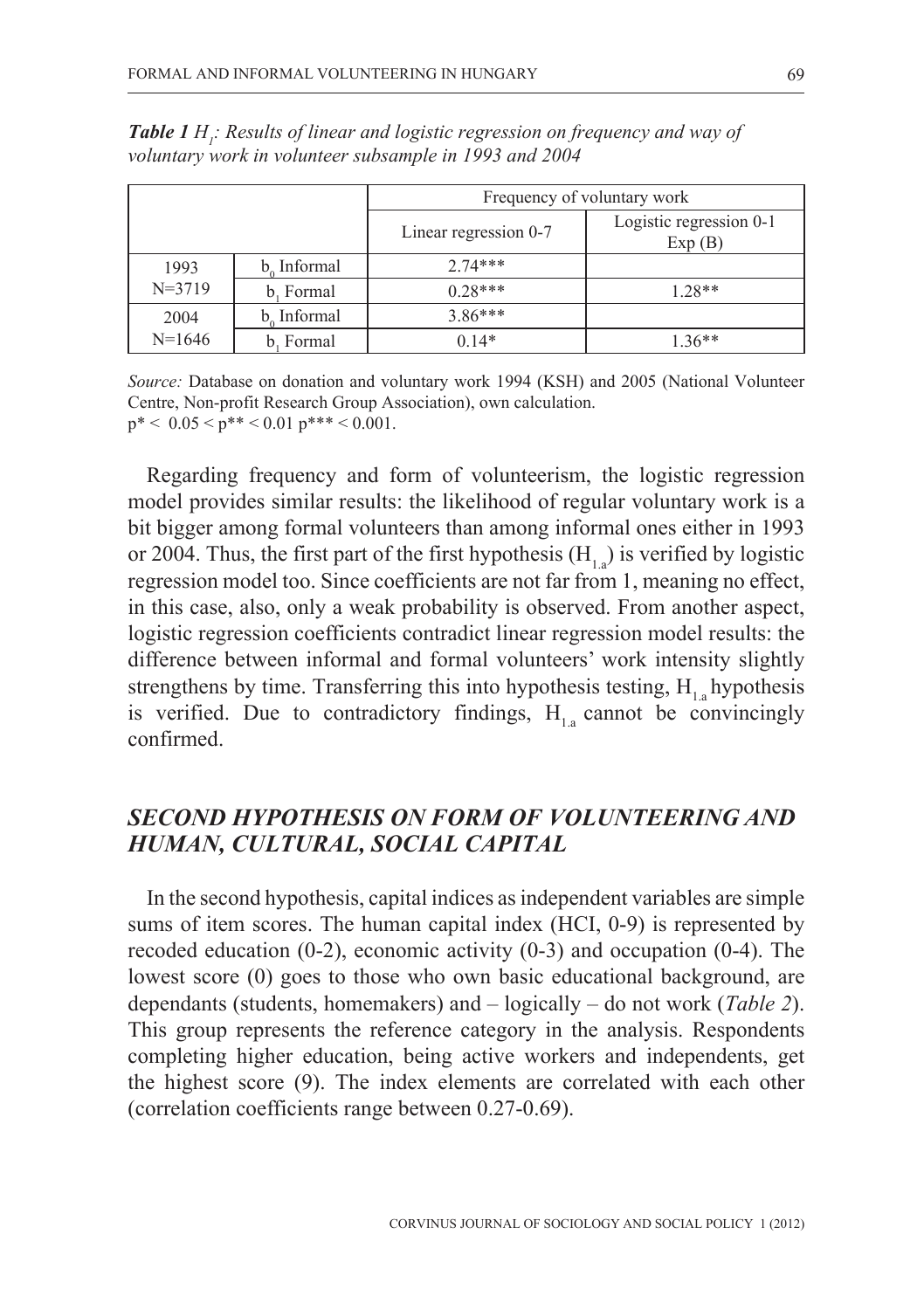| Human capital                 |                                            | Coding,        | 1993 %     | 2004 %   |
|-------------------------------|--------------------------------------------|----------------|------------|----------|
| index                         | Recoded response categories                | score          | $N = 3799$ | $N=1646$ |
|                               | Low: primary school or less                | $\Omega$       | 29.4       | 24.4     |
| HC,<br>Education              | Medium: vocational or secondary<br>school  | 1              | 51.2       | 58.4     |
|                               | High: college, university                  | 2              | 19.4       | 17.3     |
|                               | Dependant: student, homemaker              | $\theta$       | 2.7        | 13.6     |
| HC,<br>Economic<br>activity   | Unemployed                                 |                | 6.9        | 6.7      |
|                               | Pensioner, person on child-care<br>leave   | $\overline{2}$ | 35.3       | 31.5     |
|                               | Employed                                   | 3              | 55.1       | 48.2     |
|                               | Does not work                              | $\theta$       | 44.4       | 51.8     |
| HC <sub>3</sub><br>Occupation | Employed manual worker                     | 1              | 22.3       | 20.8     |
|                               | Employed non-manual worker, no<br>diploma  | $\mathfrak{2}$ | 12.0       | 11.1     |
|                               | Employed non-manual worker<br>with diploma | 3              | 15.7       | 8.9      |
|                               | Runs his/her own business                  | $\overline{4}$ | 5.6        | 7.4      |

**Table 2** H<sub>2</sub>: composition and distribution of human capital index in volunteer *subsample, in 1993 and 2004* 

*Source:* Database on donation and voluntary work 1994 (KSH) and 2005 (National Volunteer Centre, Non-profit Research Group Association), own calculation. Human capital index is derived from a simple sum of items above:  $HCI=HC_1+HC_2+HC_3$ .

Cultural capital index (CCI, 0-7) is composed of cultural events as information sources about social organizations (cultural information source, 0-1), sharing of the opinion that 'it is (a) moral obligation to help people in need' (0-3), subjective religiosity (0-2), and religious events as information sources about social organizations (religious information channel, 0-1) (*Table 3*). Reference group of cultural capital is represented by those rejecting cultural and religious events as information channel, not agreeing with the principle of helping the poor as moral obligation, and not being religious. Respondents sharing the opposite opinions, belong to the fraction having 7 points. Not surprisingly, the highest correlation (0.4) between subjective religiosity and religious event as an information source is measured.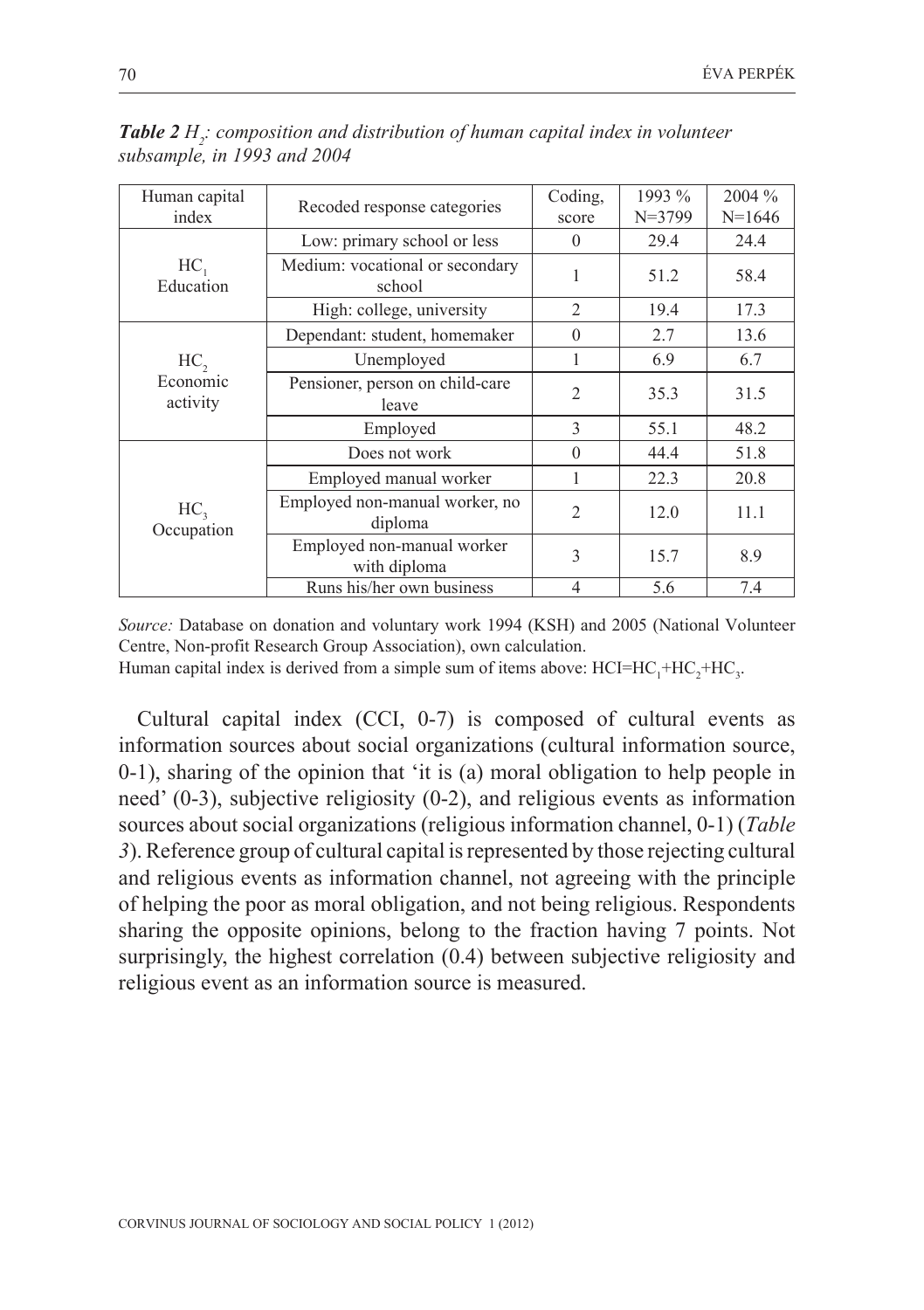| Cultural capital                                                 |                                            | Coding,        | 1993 %     | 2004 %   |
|------------------------------------------------------------------|--------------------------------------------|----------------|------------|----------|
| index                                                            | Recoded response categories                | score          | $N = 3799$ | $N=1646$ |
| CC<br>Cultural                                                   | No                                         | $\Omega$       | 82.3       | 85.3     |
| information source                                               | Yes                                        | 1              | 17.7       | 14.7     |
| $CC$ ,<br>It is a moral<br>obligation to help<br>people in need. | Does not agree $(1-3)$                     | $\Omega$       | 2.1        | 18.8     |
|                                                                  | Partly agrees, partly disagrees<br>$(4-6)$ |                | 30.6       | 25.4     |
|                                                                  | Rather agrees (7-9)                        | $\overline{c}$ | 41.7       | 26.4     |
|                                                                  | Absolutely agrees (10)                     | $\mathcal{L}$  | 25.6       | 29.3     |
| $CC_{1}$<br>Subjective<br>religiosity                            | Non-religious                              | $\Omega$       | 27.6       | 28.4     |
|                                                                  | Privately religious                        |                | 39.9       | 49.3     |
|                                                                  | Publicly religious                         | $\overline{2}$ | 32.6       | 22.3     |
| $CC_{4}$                                                         | N <sub>0</sub>                             | $\theta$       | 72.6       | 77.8     |
| Religious<br>information<br>channel                              | Yes                                        | 1              | 27.4       | 22.2     |

**Table 3** H<sub>2</sub>: Composition and distribution of cultural capital index in volunteer *subsample, in 1993 and 2004* 

*Source:* Database on donation and voluntary work 1994 (KSH) and 2005 (National Volunteer Centre, Non-profit Research Group Association), own calculation.

Cultural capital index is derived from a simple sum of items above:  $CCI=CC_1+CC_2+CC_3+CC_4$ .

Social capital index (SCI 0-6) contains the number of children in the household (0-2), organizational membership (0-1), interpersonal relations as information sources about social organizations (0-1), and acquaintances as motivators to volunteer (0-2). All who have no children, do not affiliate to any organization, are not informed by their personal relations, and are not motivated by acquaintances, get 0. The highest score goes to respondents having two or more children, belonging to an organization, motivated by acquaintances, and using personal connections to get informed. Social capital index constituents are the most independent ones, no substantial correlation is observed between them.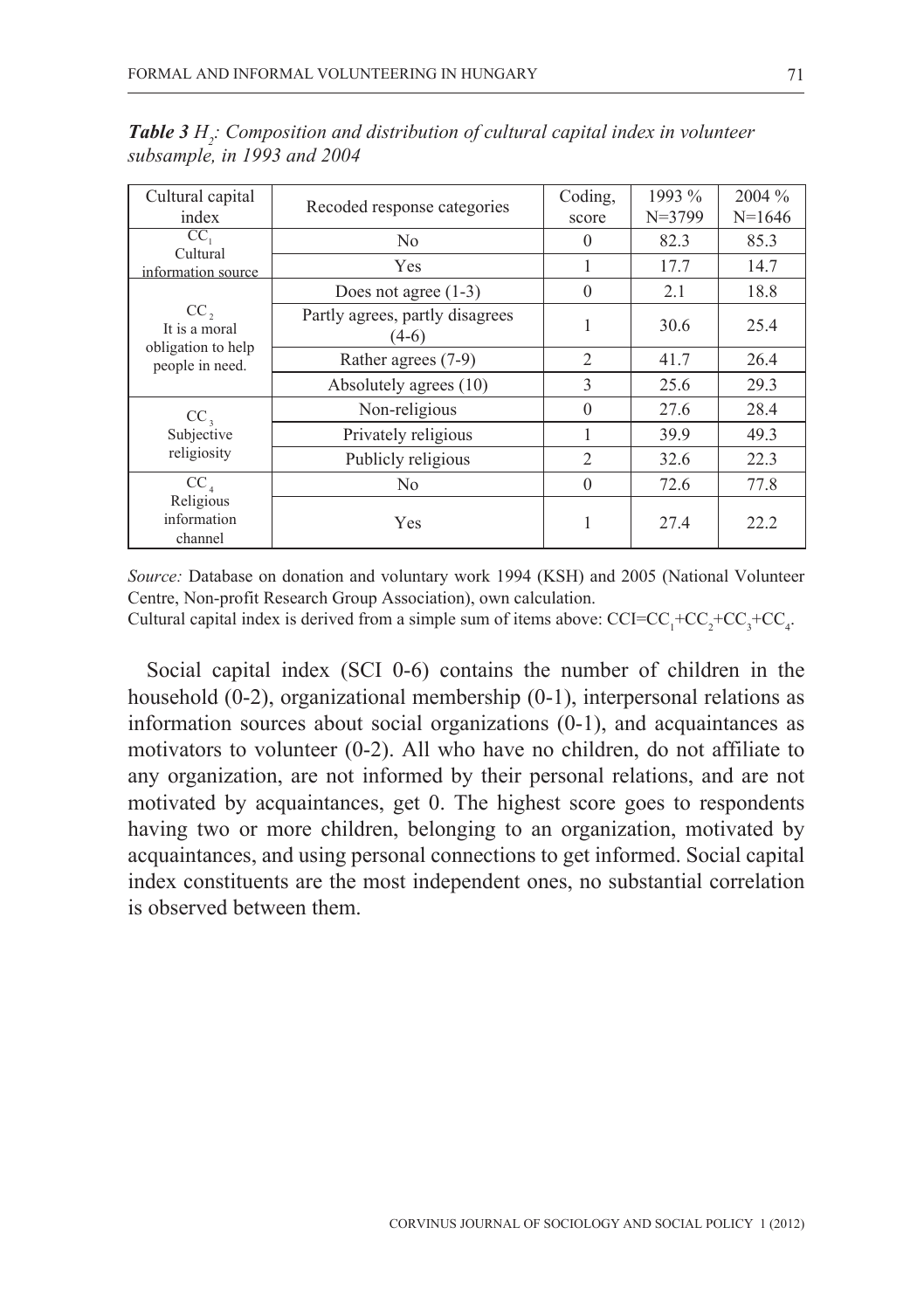| Social capital<br>index                                     | Recoded response categories         | Coding,<br>score | 1993 %<br>$N = 3799$ | 2004 %<br>$N=1646$ |
|-------------------------------------------------------------|-------------------------------------|------------------|----------------------|--------------------|
| SC <sub>1</sub>                                             | 0                                   | $\Omega$         | 47.8                 | 45.7               |
| Number of children<br>in the household                      |                                     |                  | 22.9                 | 25.3               |
|                                                             | 2 or more                           | $\overline{c}$   | 29.3                 | 29.0               |
| SC <sub>2</sub><br>Organizational<br>membership             | N <sub>0</sub>                      | $\Omega$         | 62.2                 | 71.7               |
|                                                             | Yes                                 |                  | 37.8                 | 28.3               |
| SC, Interpersonal<br>relations as<br>information<br>sources | N <sub>0</sub>                      | $\Omega$         | 57.3                 | 52.3               |
|                                                             | Yes                                 |                  | 42.7                 | 47.7               |
| SC,<br>Acquaintances<br>as motivators to                    | Does not agree $(1-2)$              | $\Omega$         | 63.4                 | 47.1               |
|                                                             | Partly agrees, partly disagrees (3) |                  | 12.2                 | 20.9               |
| volunteer                                                   | Agrees $(4-5)$                      | $\overline{2}$   | 24.5                 | 31.9               |

**Table 4** H<sub>2</sub>: Composition and distribution of social capital index in volunteer *subsample in 1993 and 2004* 

*Source:* Database on donation and voluntary work 1994 (KSH) and 2005 (National Volunteer Centre, Non-profit Research Group Association), own calculation.

Social capital index is derived from a simple sum of items above:  $SCI = SC<sub>1</sub>+SC<sub>2</sub>+SC<sub>3</sub>+SC<sub>4</sub>$ .

In order to examine separate effects of index elements  $-$  e.g. education, occupation, religiosity or number of children – on formal or informal volunteering, all of them are included in the analysis. Index dummies seemed to be rational to introduce because increasing scores in one item are sometimes accompanied by rising scores in one or more items. This is particularly true in the case of human capital: higher level of education means a probably higher level in economic activity and/or occupation group. In index dummies, 0 stands for small amount of capital, whilst 1 replaces big amount of capital. Dummy variable recoding is determined by mean and standard deviation of every single capital index. Values ranging from 0 to 4 in case of human capital, and scores between 0-2 in case of cultural and social capital are defined as low level of capital. Respondents possessing more scores belong to high level capital holders.

Zero hypothesis  $(H_0)$  of the analysis would mean that human, cultural and social capital do not affect the probability of formal or informal volunteering. If capital indices are taken into account,  $H_0$  is rejected: these three forms of capital have a significant positive effect on the way of volunteerism (*Table 5*). We can conclude that the more capital a respondent has, the higher probability of formal volunteerism exists either in 1993 or 2004. Therefore, the second hypothesis is verified in case of capital indices. The highest impact belongs to the social capital index dummy in 2004: a big amount of social capital (SC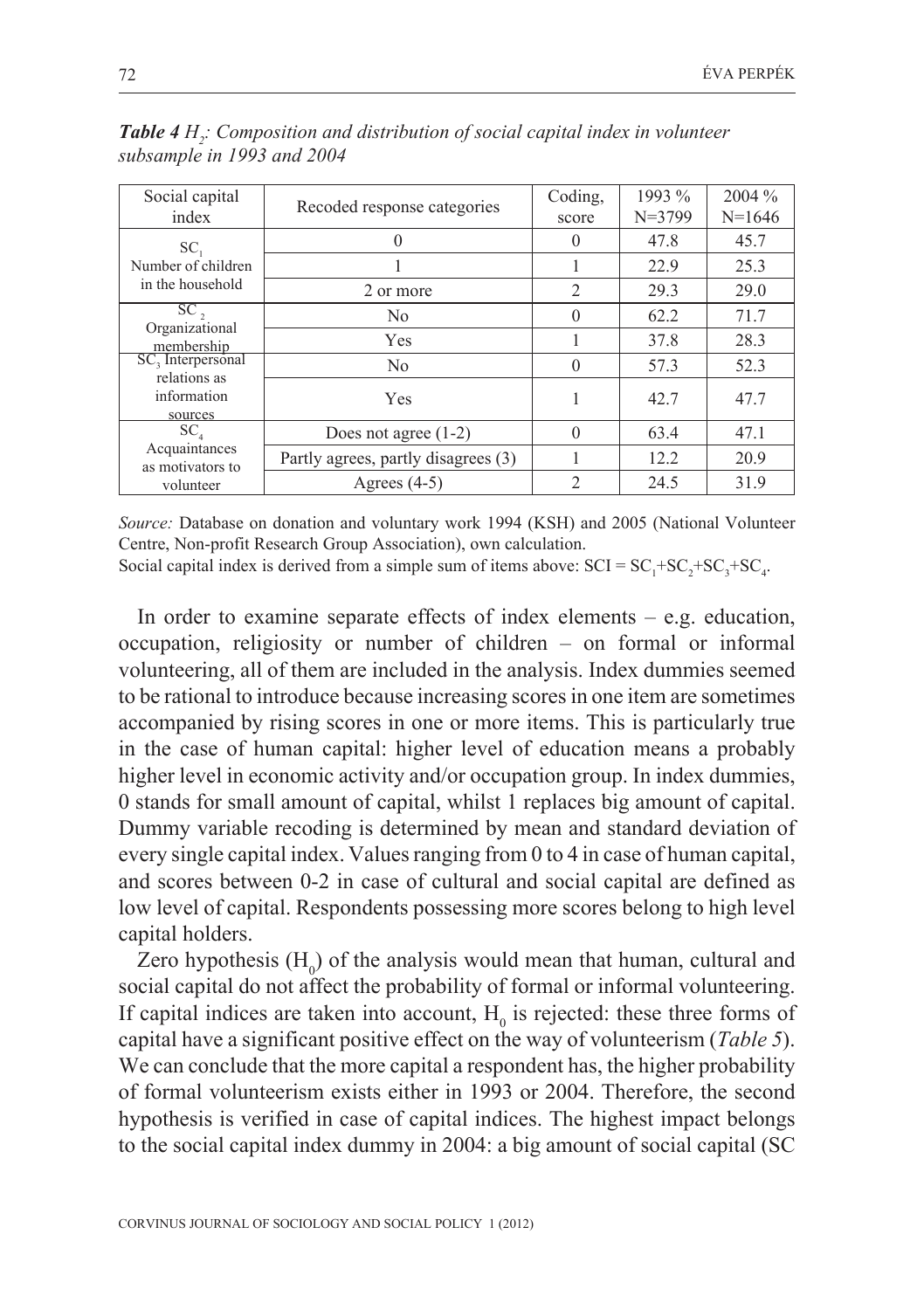dummy=1) represents 2.5 times higher probability of formal volunteerism. In 1993 social capital's effect was weaker, cultural capital was stronger than eleven years later. In 1993 odds of becoming

**Table 5** H<sub>2</sub>: Results of logistic regression on form of volunteering and capital in *volunteer subsample in 1993 and 2004* 

|                                                                    |                  | Informal and formal           |
|--------------------------------------------------------------------|------------------|-------------------------------|
|                                                                    | volunteering 0-1 |                               |
|                                                                    |                  | Logistic regression, $Exp(B)$ |
|                                                                    | 1993             | 2004,                         |
|                                                                    | $N = 3799$       | $N=1379$                      |
| Human capital (HC) index 0-9                                       | $1.04**$         | 1.08***                       |
| Human capital index 0-1                                            | $1.20**$         | $1.23*$                       |
| HC, Education 0-2                                                  | $(1.08^{0.11})$  | $1.42***$                     |
| HC <sub>2</sub> Economic activity 0-3                              | $(1.09^{0.07})$  | $1.15***$                     |
| HC, Occupation 0-4                                                 | 1.08**           | $1.12**$                      |
| $HC_1 + HC_2 + HC_3$ at max. 5% sign. level                        | 1.08             | 3.69                          |
| Cultural capital (CC) index 0-7                                    | 1.38***          | $1.31***$                     |
| Cultural capital index 0-1                                         | $2.14***$        | 1.80***                       |
| CC, Cultural information source 0-1                                | $2.37***$        | 5.45***                       |
| CC, Moral obligation to help people in need 0-3                    | $(1.07^{0.12})$  | $(1.08^{0.21})$               |
| CC, Subjective religiosity 0-2                                     | $1.63***$        | $1.60***$                     |
| $CC4$ Church as information channel 0-1                            | 2.78***          | $4.06***$                     |
| $CC_1 + CC_2 + CC_3 + CC_4$ at max. 5% sign. level                 | 6.78             | 10.03                         |
| Social capital (SC) index 0-6                                      | $1.29***$        | $1.45***$                     |
| Social capital index 0-1                                           | 1.93***          | 2.48***                       |
| SC, Number of children in the household 0-2                        | 1.19***          | $1.19**$                      |
| SC, Organizational membership 0-1                                  | 1.87***          | $3.62***$                     |
| SC <sub>3</sub> Interpersonal relations as information sources 0-2 | $1.22***$        | $1.42***$                     |
| SC, Acquaintances as motivators to volunteer 0-1                   | 1.47***          | 1.78***                       |
| $SC_1 + SC_2 + SC_3 + SC_4$                                        | 5.75             | 8.01                          |

*Source:* Database on donation and voluntary work 1994 (KSH) and 2005 (National Volunteer Centre, Non-profit Research Group Association), own calculation.

p\* < 0,05, p\*\* < 0,01, p\*\*\* < 0,001. Values in brackets represent insignificant coefficients. Their upper indices show the significance level of the given variable.

a formal volunteer is more than two times larger among those who own ,,much" (CC dummy=1) cultural capital. The role of personal networks rises by time, whereas cultural capital slightly loses its importance. Human capital has only a weak positive effect on the form of voluntary work, and no considerable change is observed between the two periods of time.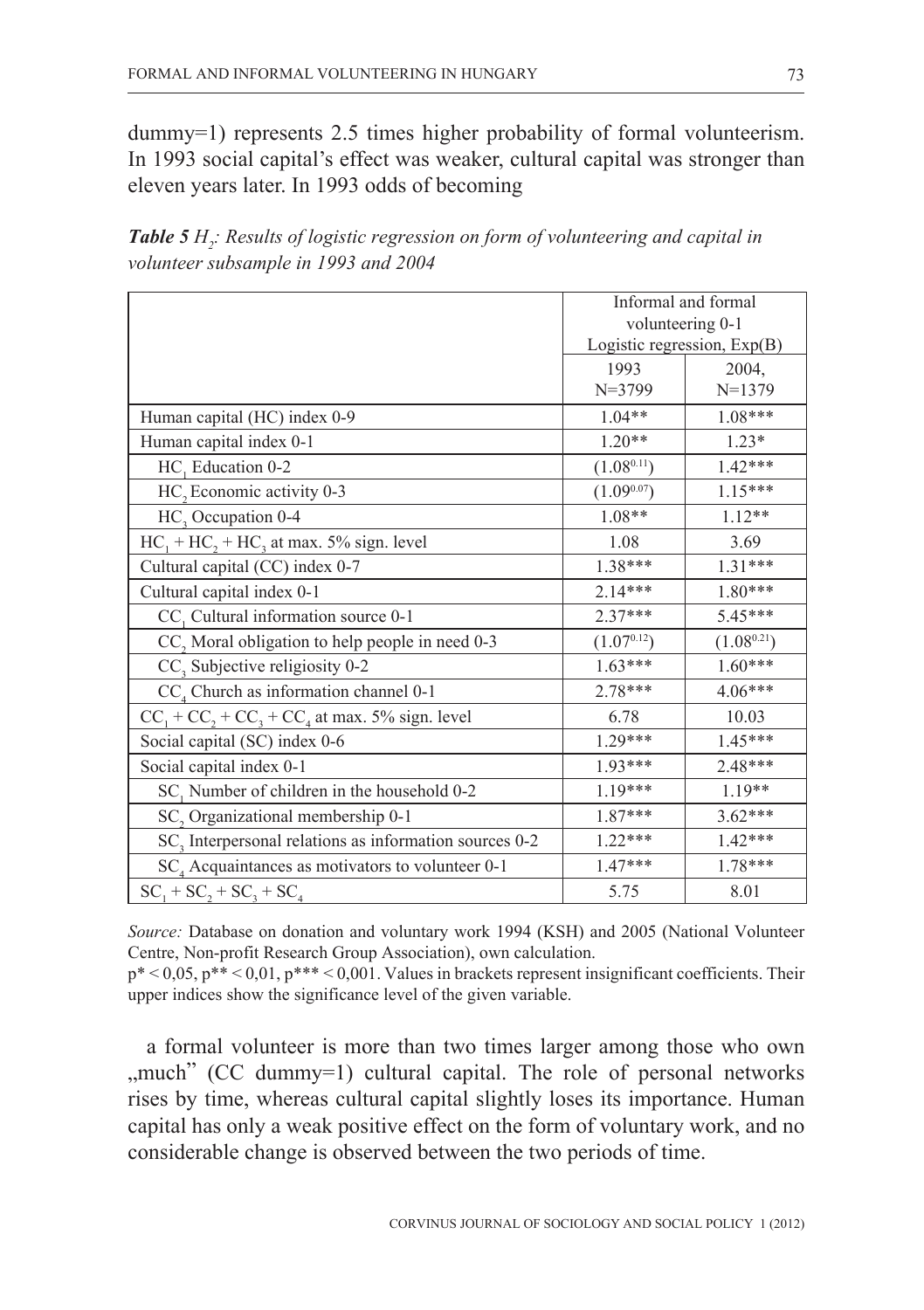Shifting to the index components, no significant effect can be found in case of education and economic activity (human capital) in 1993, and in case of obligation of helping poor people (cultural capital) in 1993 and 2004. Education's insignificant impact in 1993 supports Smith (2006) findings on 2002 and 2004 data of the American General Social Survey, and partly confirms Van Ingen and Dekker's conclusions (2011)<sup>5</sup>. Insignificant outcomes on economic activity in 1993 contradict previous expectations (Van Ingen - Dekker 2011; Rotolo - Wilson 2007). As we can see, human capital components delineate weak or insignificant probabilities. From this fact we can understand human capital index's low effect. A potential explanation of human capital's low effect could be that comparing the elements of the three different types of capital, human capital indicators are the most unchangeable, objective or tough ones.

The sum of significant coefficients<sup> $6$ </sup> (6.78) underlines that cultural capital still has the strongest effect in 1993. From separate index constituents, religious information source (Exp  $(B) = 2.78$ ) is the most influential item, not only within cultural capital but among other types of capital too. Although this item does not describe religious practice very well, no better indicator is found in the questionnaires. Thus, to some degree we can state that religious behavior's anticipated positive effect is affirmed (Musick 1997; Caputo 2009; Paik - Navarre-Jackson 2011).

The religious information channel variable is followed by cultural information sources about social organizations (Exp  $(B) = 2.37$ ). The effect of subjective religiosity is the weakest one among significant cultural capital variables in 1993 and 2004. Based on Cnaan et al. (1993) and Wilson and Musick's (1997) findings, we could not suppose a high impact of religious belief. The altruistic value-oriented variable does not show a significant effect either in 1993 or 2004. This result contradicts Wilson and Musick's (1997) outcomes who indicate a positive effect of valuing help on both formal and informal voluntary activity.

After religious and cultural events the third important variable in 1993 was the membership in an organization (Exp  $(B) = 1.87$ ) as the social capital item. Organizational affiliation was assumed to be a reasonable item strengthening volunteering (Czakó et al. 1995; Czike - Kuti 2006). These three leading

<sup>5</sup> Present and previous research outcomes only partly can be compared in the sense that numerous results featured before concern voluntary activity itself, not formal or informal type of it. Thus, comparison of research findings should be handled with this limitation.

<sup>6</sup> Sum of Exp(B) coefficients is not really correct statistically; it is used only to illustrate weight of indices, summing up its elements.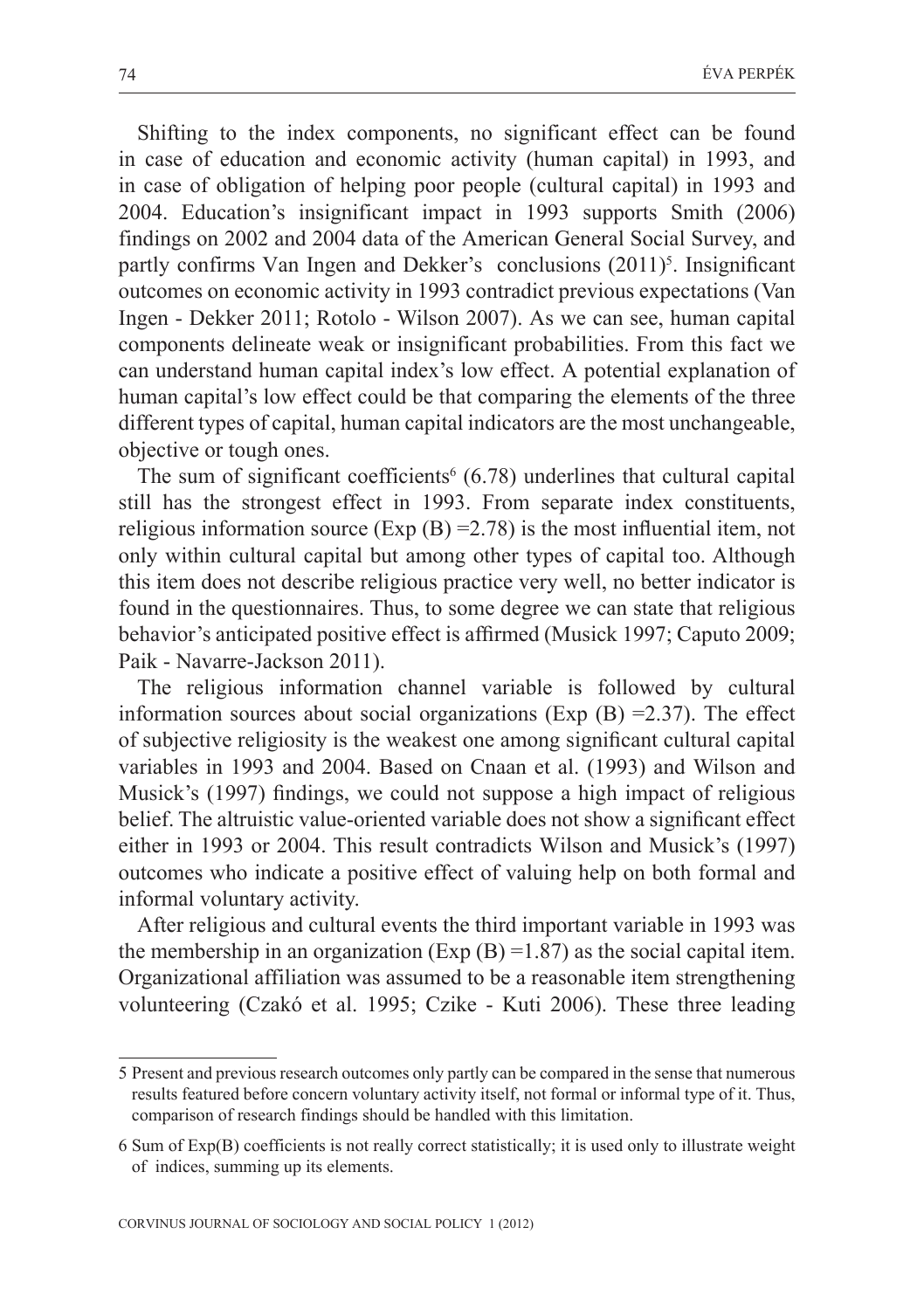factors' weight is even larger eleven years later. Contradicting capital index outcomes, not social, but cultural capital's impact is the highest in 2004 (sum of significant coefficients=10.03). Primacy of cultural capital is probably due to two pulling items, namely cultural  $(Exp (B) = 5.45)$  and religious  $(Exp (B) = 5.45)$ (B) =4.06) information sources. Another dominant variable, strengthening social capital would be organizational membership (Exp  $(B) = 3.62$ ) in 2004. In comparison with other social capital components, in this variable considerable growth is measured by time. This fact is particularly noticeable because organizational membership has been lower among volunteers than eleven years before (*Table 4*).

All in all, since human, cultural and social capital are defined by the capital indices and they have a significant positive effect on the probability of formal volunteering, the second hypothesis is confirmed. If capital components are taken into consideration, four insignificant coefficients are measured.

## *THIRD HYPOTHESIS ON FORM OF VOLUNTEERING AND MOTIVATIONS*

In the third hypothesis, confidence of the Likert-scale is measured with Cronbach alpha. Its result above 0.8 suggests strong confidence in the scale. Originally all eleven items – supposed to be traditional and new – were included in the confirmatory factor analysis. Four variables had to be expelled because they belonged to both factors or had low extracted communalities. Finally seven variables remained in the factor structure satisfying all criteria.

According to expectations (Czike - Bartal 2005; Czike - Kuti 2006), factor analysis<sup>7</sup> indicates that the importance of self-recognition, experience, professional challenges, community and personal connections, and useful leisure activity are labeled as new or modern impulses. Community and personal connections originally were expected to belong to traditional motivation. I consider that this new classification is also acceptable because

<sup>7</sup> Extraction method of the analysis is maximum likelihood; rotation method is Varimax with Kaiser Normalization (Kaiser 1958). Total variance explained exceeds 49%. Results of Kaiser-Meyer-Olkin (KMO=0,823) and Bartlett-test (Sign=0,000) point out that there is a latent structure behind the set of variables and the items are not independent. Unfortunately, goodness-of-fit test's chi-square is quite high and its significance level does not move from 0. This means that factors do not replace the original variables in an adequate way. Two possibilities to overcome the problem: increasing the number of factors; running explorative factor analysis on eighteen traditional, modern and neutral motivation items. Within this short paper there is no opportunity to continue the analysis.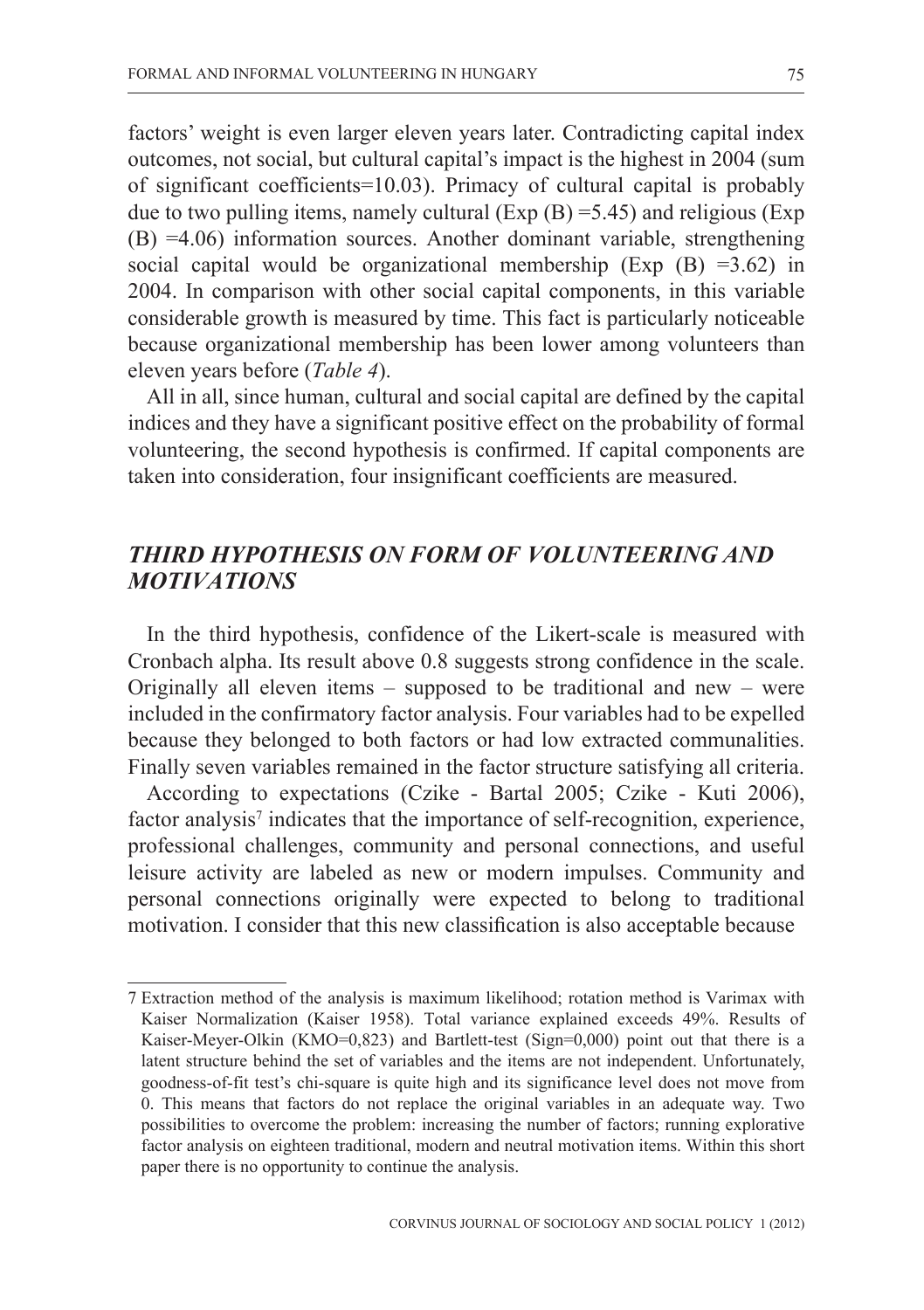0.923

|                          | Logistic regression, $Exp(B)$ | Significance |
|--------------------------|-------------------------------|--------------|
|                          | Formal voluntary work         |              |
| Modern motivation factor | - - -                         | ----         |

2.69 0.000

**Table 6** H<sub>3</sub>: results of linear regression on form of volunteering and motivation in *volunteer subsample in 2004* 

*Source:* Database on donation and voluntary work 2005 (National Volunteer Centre, Non-profit Research Group Association), own calculation.

Traditional motivation factor  $\frac{Informal voluntary work}{1.01}$ 

making friends or joining a community, and "using" them as personal resources, plays a crucial role, not only in a traditional but in a modern person's life too. All other new motivations are rather instrumental and related to gaining knowledge, experience and personal improvement. Standard deviation of this factor equals 0.91 which predicts satisfactory fit of the model. Skewness is 0.47 which means a relatively balanced distribution. Only two items belong to traditional motivation: the altruistic impulse, such as the good feeling of helping others, and family tradition. This altruistic motive is the most popular one among all volunteer respondents. Except for these, joining a community, getting acquaintances, and gratitude were supposed to belong to the traditional group. Goodness of fit in this factor is worse (0.78) than what we saw in the case of new motivation. This outcome is responsible for a weak fit of the entire model as well. The traditional factor is quite skewed (-1.59), the negative sign means that majority of respondents agree with the questions representing traditional items. As *Table 6* illustrates the first part of the third hypothesis  $(H<sub>3.8</sub>)$  is confirmed: the likelihood of organizational volunteering is significantly and 2.7 times higher among new motivation holders. No significant relationship is found between traditional motivation and nonorganizational volunteering: the second part of the third hypothesis  $(H_{2b})$  is refused. Not only the effect of independent variable is insignificant, but the entire informal model too. However, the good feeling of helping others (Czakó et al. 1995; Czike - Kuti 2006; Sherer 2004; Boz -Palaz 2007) and parental pattern (Fitzsimmons 1986, Caputo 2009 on father's volunteering) seem to be influential variables on volunteering they do not affect the probability of non-organizational helping together.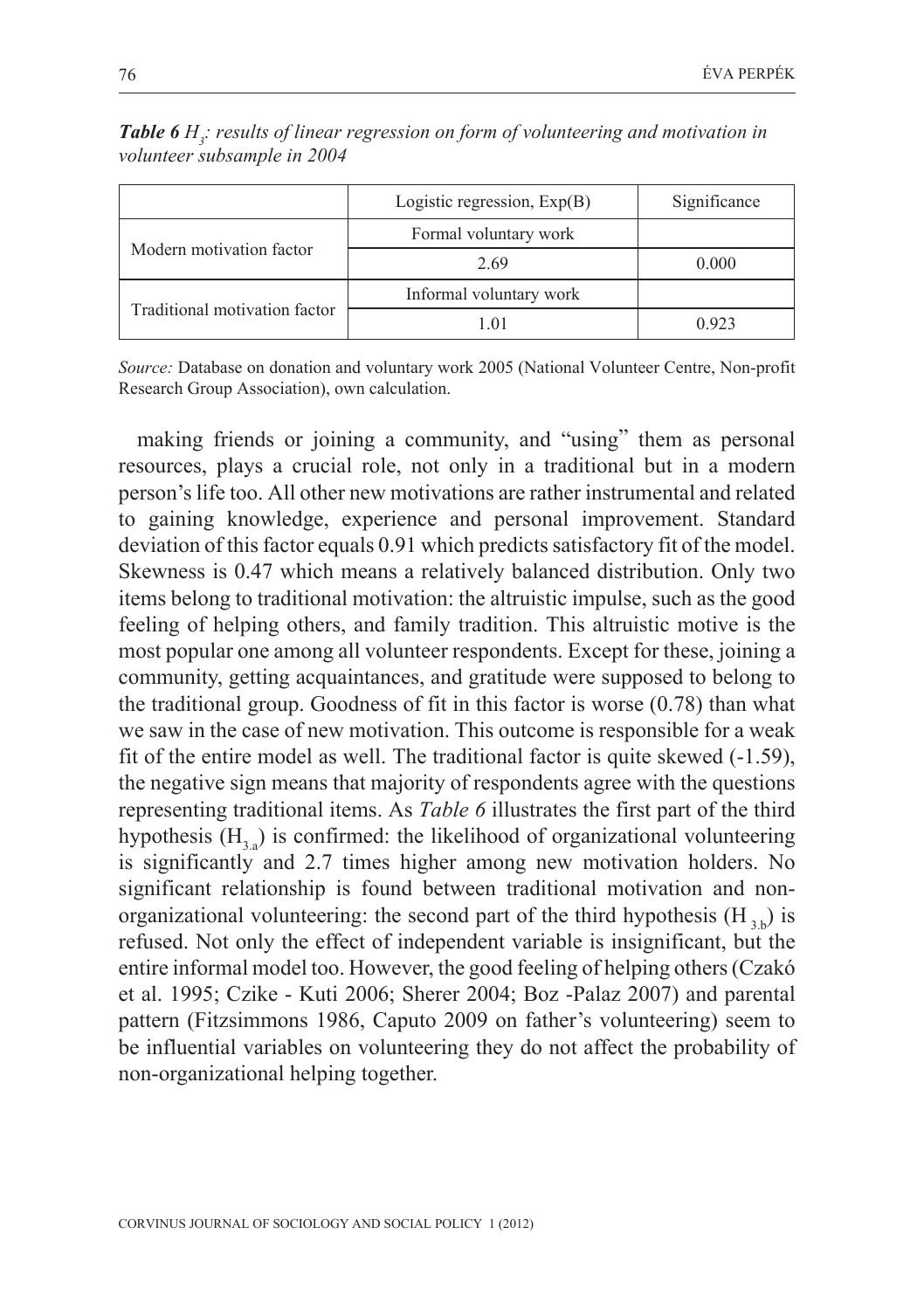## **CONCLUSION**

The main findings of this research are explained below. In the first hypothesis, way of volunteerism has a significantly positive effect on the frequency of work in both linear and logistic regression models. So the regularity part of the first expectation is verified: formal volunteers work more often than informal ones. Regarding the expanding role of organizations, results are ambiguous, as no convincing evidence is produced to accept hypothesis verification.

According to the results of the logistic regression in the second hypothesis, odds of formal volunteering as the dependent variable significantly increases alongside with human, cultural and social capital index scores. Consequently, the second hypothesis is confirmed. It is the cultural capital which has the strongest positive effect on the probability of formal volunteering. Outcomes of logistic regression in the third hypothesis point out that according to expectations, the likelihood of organizational volunteering is significantly higher among those respondents who vote for new motivations. Regarding informal helping and old motivations, there is no significant relationship between these two. This underlines that the first part of the third hypothesis is confirmed whilst the second one is rejected.

Summing up the findings, data analysis has confirmed that groups of formal and informal volunteers are significantly different in at least three fields, such as frequency of activity, prestige and motivations of participants. The main consequence being that within this present research framework, organizational volunteerism is a more modern and effective tool of community participation and local development for three reasons. First, it fosters better regularity of the activity. Second, organizations as intermediary tools to volunteer are chosen exactly by those with higher social status. Third, formal volunteers are moved by new or instrumental motivations which could activate masses of people not only in 2004 but presently as well.

### **REFERENCES**

- Bartal A. M., Kmetty Z. (2010): A magyar önkéntesek motivációinak vizsgálata és a magyar önkéntesmotivációs kérdõív (MÖMK) sztenderdizálásának eredményei. Kutatási jelentés. Budapest. *http://volunteermotivation.hu/downloads/onkmot.pdf.* Downloaded: 30 April 2009.
- Borgonovei, F. (2008): Divided We Stand, United We Fall: Religious Pluralism, Giving, and Volunteering. *American Sociological Review 1,* 73: 105-128

Bourdieu, P. (2006) [1983]: Gazdasági tõke, kulturális tõke, társadalmi tõke*.* In: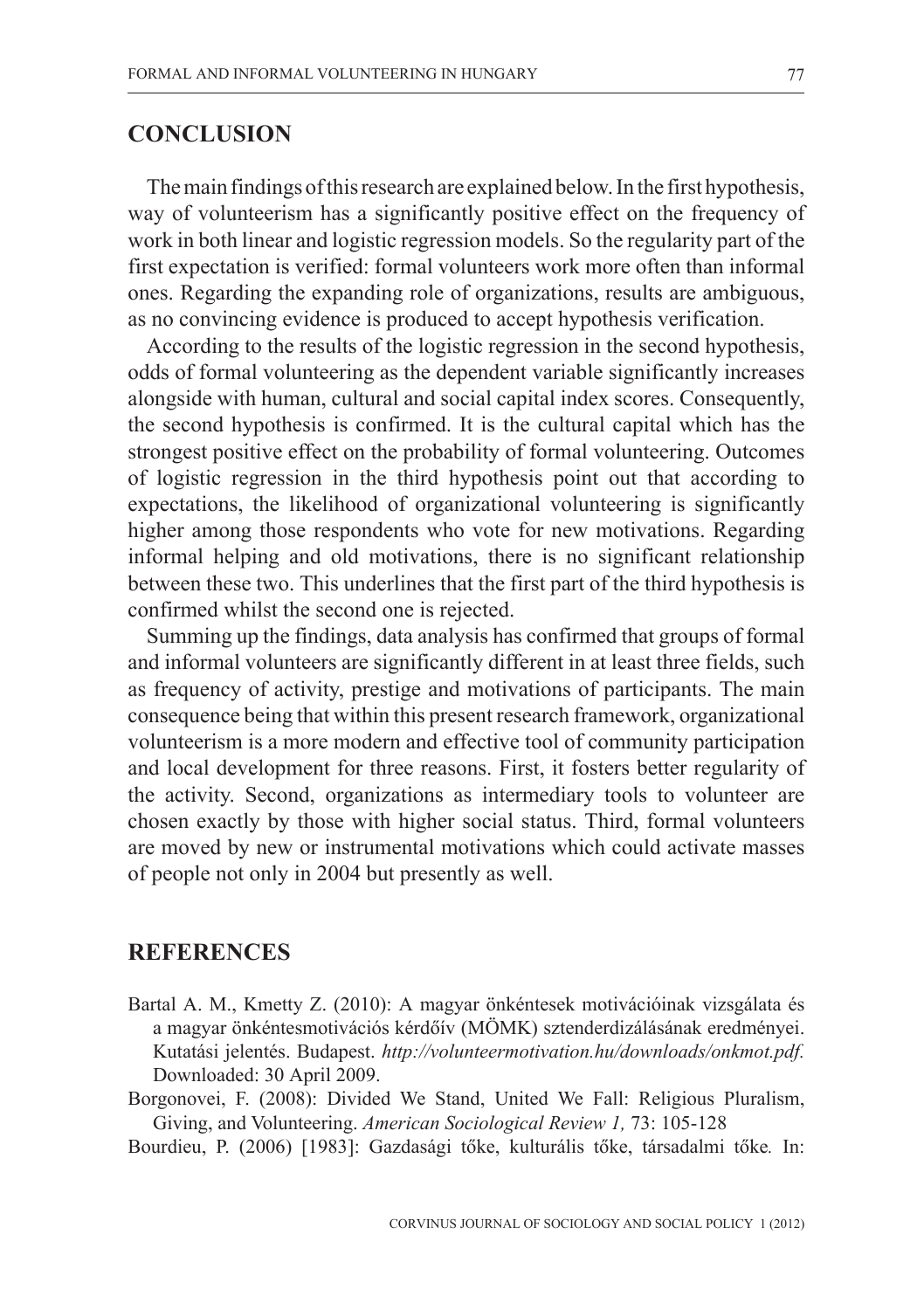Lengyel Gy., Szántó Z. (2006.) (eds): Gazdaságszociológia. Szöveggyűjtemény. Aula Kiadó, Budapest.

- *Boz, I., Palaz, S. (2007):* Factors Influencing the Motivation of Turkey's Community Volunteers *Nonprofit and Voluntary Sector Quarterly* 36:643-661.
- Brown, E., Ferris, J. M. (2007): Social Capital and Philanthropy: An Analysis of the Impact of Social Capital on Individual Giving and Volunteering. *Nonprofit and Voluntary Sector Quarterly* 36:85-99.
- Caputo, R. K. (2009): Religious Capital and Intergenerational Transmission of Volunteering as Correlates of Civic Engagement. *Nonprofit and Voluntary Sector Quarterly* 38:983-1002.
- Clary, E. G., Snyder, M. (1991): A Functional Analysis of Altruism and Prosocial Behavior: The Case of Volunteerism. In: Clark, M. (ed.): Prosocial Behavior. Newbury Park, CA: Sage. Pp. 119–148.
- Clary, E. G., Snyder, M., Ridge, R. (1992): Volunteers' Motivations: a Functional Strategy for the Recruitment, Placement, and Retention of Volunteers. *Nonprofit Management and Leadership* 2:333-350.
- Cnaan, R. A., Goldberg-Glen, R. S. (1991): Measuring Motivations to Volunteer in Human Services. *Journal of Applied Behavioral Science* 27:269-284.
- Cnaan, R., Kasternakis, A., Wineberg, R. (1993): Religious People, Religious Congregations, and Vounteerism in Human Services: Is There a Link? *Nonprofit and Voluntary Sector Quarterly* 22:33–51.
- Coleman, J.S. (1988): Social Capital in the Creation of Human Capital. *American Journal of Sociology* 94:95-120.
- Czakó Á., Harsányi L., Kuti É., Vajda Á. (1995): *Lakossági adományok és önkéntes munka*. Központi Statisztikai Hivatal Nonprofit Kutatócsoport. Budapest.
- Czike K., Bartal A. M. (2005): Önkéntesek és nonprofit szervezetek az önkéntes tevékenységet végzõk motivációi és szervezeti típusok az önkéntesek foglalkoztatásában. Civitalis Egyesület, Budapest.
- Czike K., Kuti É. (2006): Önkéntesség, jótékonyság, társadalmi integráció. Nonprofit Kutatócsoport és Önkéntes Központ Alapítvány, Budapest. *http://www. nonprofitkutatas.hu/letoltendo/NP\_14\_1.pdf*
- Dailey, R. C. (1986): Understanding Organizational Commitment for Volunteers: Empirical and Managerial Implications. *Nonprofit and Voluntary Sector Quarterly*   $15:19-31$
- Day, K. M., Devlin, R. A. (1998): The Payoff to Work without Pay: Volunteer Work as an Investment in Human Capital. *Canadian Journal of Economics* 31:1179–1191.
- Eurobarometre 73 (2010): L'opinion publique dans l'Union Europeenne. Rapport. Volume 2. TNS Opinion & Social. Bruxelles.
- Fitzsimmons, V. R. (1986): Socialization and Volunteer Work: The Role of Parents and College Volunteering. *Nonprofit and Voluntary Sector Quarterly* 15:57-66.
- Frisch, M. B., Gerrard, M. (1981): Natural Helping Systems: Red Cross Volunteers. *American Journal of Community Psychology* 9:567-579.
- Gallagher, S. (1994): Doing Their Share: Comparing Patterns of Help Given by Older and Younger Adults. *Journal of Marriage and the Family* 56:567–78.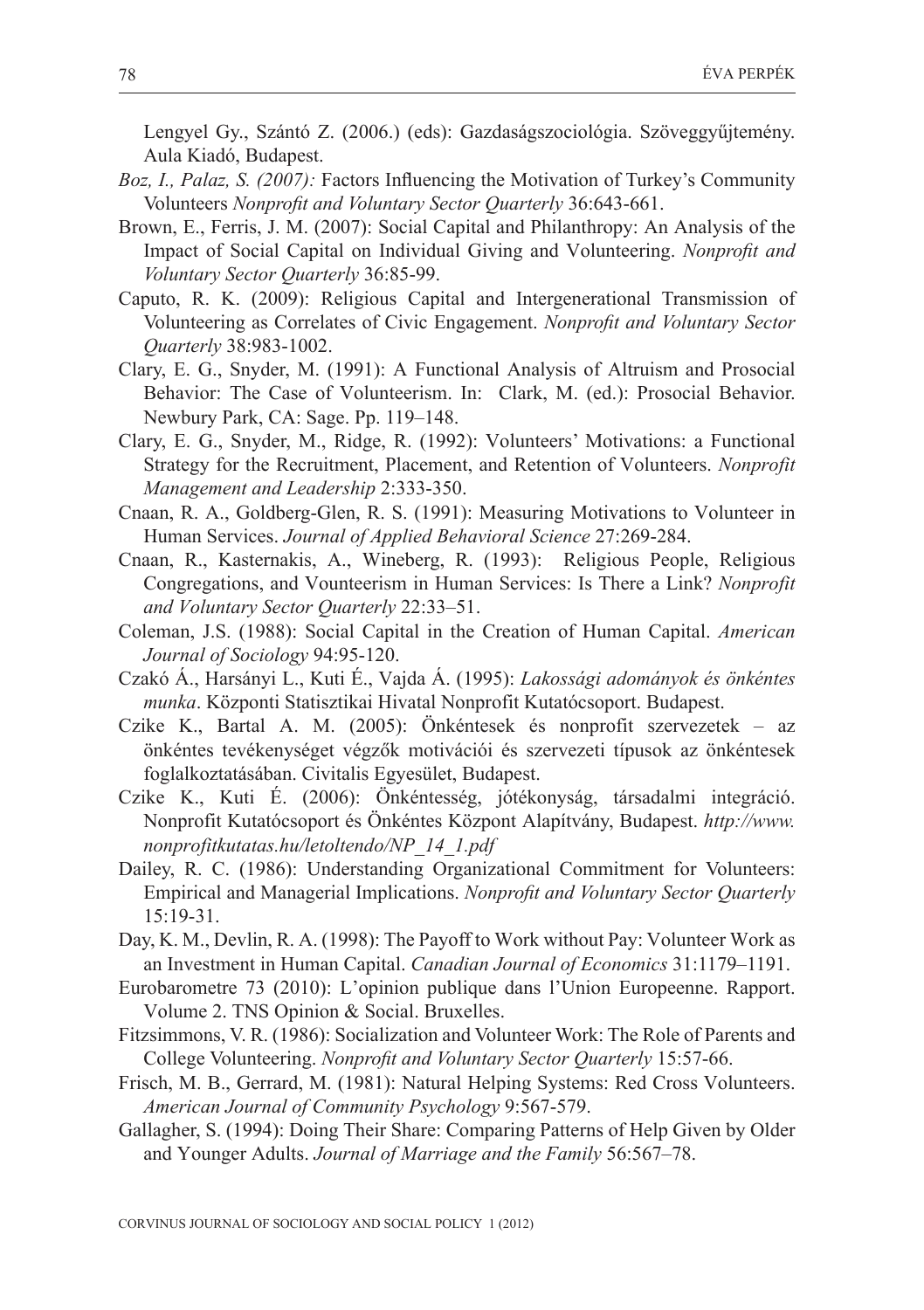- Gillespie, D. F., King, A. E. O. (1985): Demographic Understanding of Volunteerism. *Journal of Sociology and Social Welfare* 12:798-816.
- Hayghe, H. (1991): Volunteers in the U.S.: Who Donates the Time? *Monthly Labor Review* 114:16–24.
- Hodgkinson, V. (1995): Key Factors Influencing Caring, Involvement, and Community. Pp. 21–50. In: Schervish, P., Hodgkinson, V., Gates, M. and Associates (eds): Care and Community in Modern Society. San Francisco, CA. Jossey-Bass.
- Hodgkinson, V., Weitzman. M. (1992): Giving and Volunteering in the United States. Washington, DC: Independent Sector.
- Hustinx, L., Handy, F., Cnaan, R. A., Brudney, J. L., Pessi, A. B., Yamauchi, N. (2010): Social and Cultural Origins of Motivations to Volunteer: A Comparison of University Students in Six Countries. *International Sociology* 25:349-382.
- Hwang, M., Grabb, E., Curtis, J. (2005): Why Get Involved? Reasons for Voluntary-Association Activity Among Americans and Canadians. *Nonprofit and Voluntary Sector Quarterly* 34:387-403.
- Jendrisak, M.D., Hong, B., Shenoy, S., Lowell, J., Desai, N., Chapman, W., Vijayan, A. Wetzel, R.D., Smith, M., Wagner, J., Brennan, S., Brockmeier, D., Kappel, D. (2006): Altruistic Living Donors: Evaluation for Nondirected Kidney or Liver Donation. *American Journal of Transplantation* 6:115–120.
- McEwin, M., Jacobsen-D'Arcy, L. (1992): Developing a Scale to Understand and Assess the Underlying Motivational Drives of Volunteers in Western Australia: Final report. Perth: Lotterywest & CLAN WA Inc.
- McPherson, J. M., Popielarz, P., Drobnic, S. (1992): Social Networks and Organizational Dynamics. *American Sociological Review* 57:153–70.
- Paik, A., Navarre-Jackson, L. (2011): Networks, Recruitment, and Volunteering: Are Social Capital Effects Conditional on Recruitment? *Nonprofit and Voluntary Sector Quarterly* 40:476-496.
- Pearce, J. (1993): Volunteers: the Organizational Behavior of Unpaid Workers. New York. Routledge.
- Rotolo, T., Wilson, J. (2007): The Effects of Children and Employment Status on the Volunteer Work of American Women. *Nonprofit and Voluntary Sector Quarterly 36:487-503.*
- Ruiter, S., De Graaf, N. D. (2006): National Context, Religiosity, and Volunteering: Results from 53 Countries. *American Sociological Review* 71:191-210.
- Sherer, M. (2004): National Service in Israel: Motivations, Volunteer Characteristics, and Levels of Content. *Nonprofit and Voluntary Sector Quarterly* 33:94-108.
- Smith, D. H. (1981). Altruism, Volunteers, and Volunteerism. *Journal of Voluntary Action Research* 10:21-36.
- Smith, D. H. (1994): Determinants of Voluntary Association Participation and Volunteering: A Literature Review. *Nonprofit and Voluntary Sector Quarterly*  23:243–63.
- Smith, T. W. (2006): Altruism and Empathy in America: Trends and Correlates. National Opinion Research Center, University of Chicago.
- Sundeen, R. A. (1992): Differences in Personal Goals and Attitudes among Volunteers.